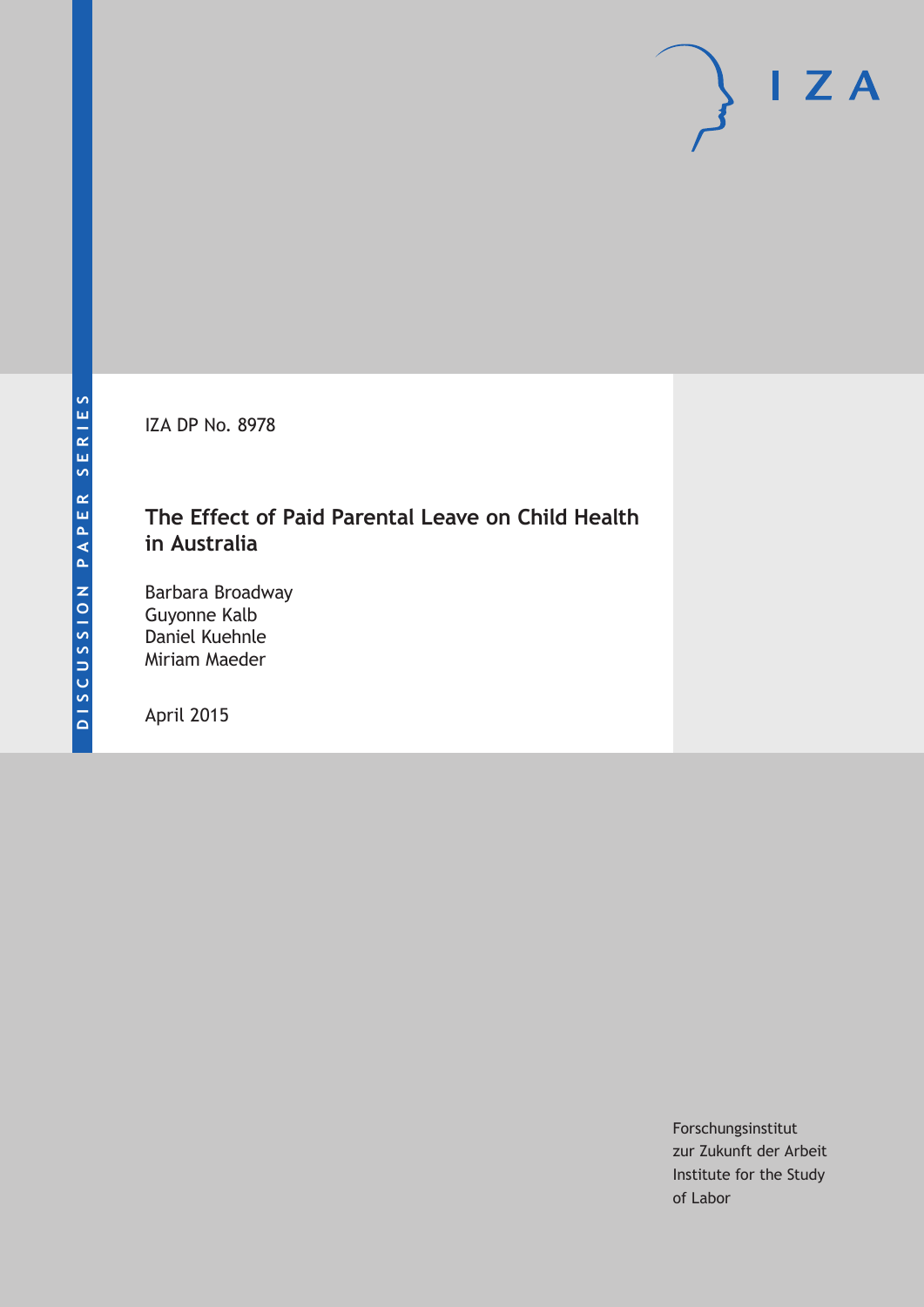# **The Effect of Paid Parental Leave on Child Health in Australia**

### **Barbara Broadway**

*Melbourne Institute, University of Melbourne*

### **Guyonne Kalb**

*Melbourne Institute, University of Melbourne and IZA*

## **Daniel Kuehnle**

*FAU University of Erlangen-Nuremberg*

### **Miriam Maeder**

*FAU University of Erlangen-Nuremberg*

Discussion Paper No. 8978 April 2015

IZA

P.O. Box 7240 53072 Bonn **Germany** 

Phone: +49-228-3894-0 Fax: +49-228-3894-180 E-mail: iza@iza.org

Any opinions expressed here are those of the author(s) and not those of IZA. Research published in this series may include views on policy, but the institute itself takes no institutional policy positions. The IZA research network is committed to the IZA Guiding Principles of Research Integrity.

The Institute for the Study of Labor (IZA) in Bonn is a local and virtual international research center and a place of communication between science, politics and business. IZA is an independent nonprofit organization supported by Deutsche Post Foundation. The center is associated with the University of Bonn and offers a stimulating research environment through its international network, workshops and conferences, data service, project support, research visits and doctoral program. IZA engages in (i) original and internationally competitive research in all fields of labor economics, (ii) development of policy concepts, and (iii) dissemination of research results and concepts to the interested public.

<span id="page-1-0"></span>IZA Discussion Papers often represent preliminary work and are circulated to encourage discussion. Citation of such a paper should account for its provisional character. A revised version may be available directly from the author.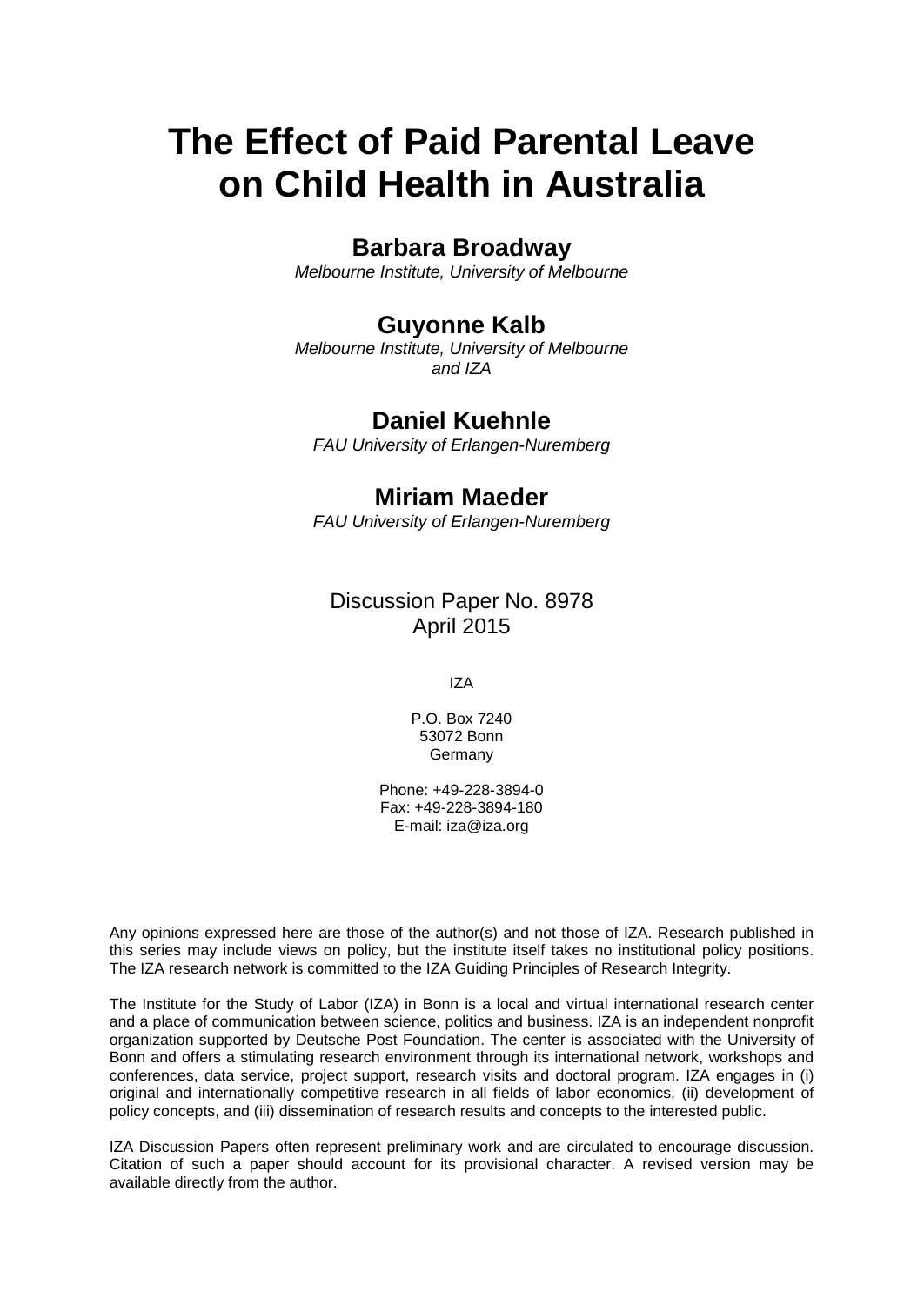IZA Discussion Paper No. 8978 April 2015

# **ABSTRACT**

# **The Effect of Paid Parental Leave on Child Health in Australia[\\*](#page-1-0)**

Providing mothers with access to paid parental leave may be an important public policy to improve child and maternal health. Using extensive information from the Australian Longitudinal Study of Children (LSAC), we contribute to the literature by estimating the effect of paid parental leave entitlements on child health up to age seven. Exploiting detailed information on children's health, family background, mothers' pre-birth work histories and mothers' health behaviours during pregnancy within a propensity score matching framework, we show that paid parental leave entitlements reduce the probability of a child having multiple ongoing health conditions, but do not significantly affect any single condition. We find that the effect on multiple conditions is strongest for children from lower socio-economic backgrounds. Our study implies that the provision of paid parental leave, even for short periods (as usually available in Australia), will benefit children's health.

JEL Classification: I1

Keywords: child health, parental leave, Australia, LSAC

Corresponding author:

Barbara Broadway University of Melbourne Melbourne Institute of Applied Economic and Social Research Faculty of Business and Economics Building 111 Barry Street Victoria 3010 Australia E-mail: [b.broadway@unimelb.edu.au](mailto:b.broadway@unimelb.edu.au)

We thank the Group of Eight - DAAD Australian-German Research Cooperation Scheme for funding received for this project. The paper uses data from Growing Up in Australia: the Longitudinal Study of Australian Children (LSAC). LSAC is conducted in partnership between the Australian Government Department of Social Services (DSS), the Australian Institute of Family Studies (AIFS) and the Australian Bureau of Statistics (ABS). The findings and views reported in this paper are those of the authors alone and should not be attributed to DSS, AIFS or the ABS. The authors wish to thank participants of the 2013 LSAC-LSIC Conference in Melbourne as well as participants of the doctoral workshop at the University of Erlangen-Nuremberg for helpful comments.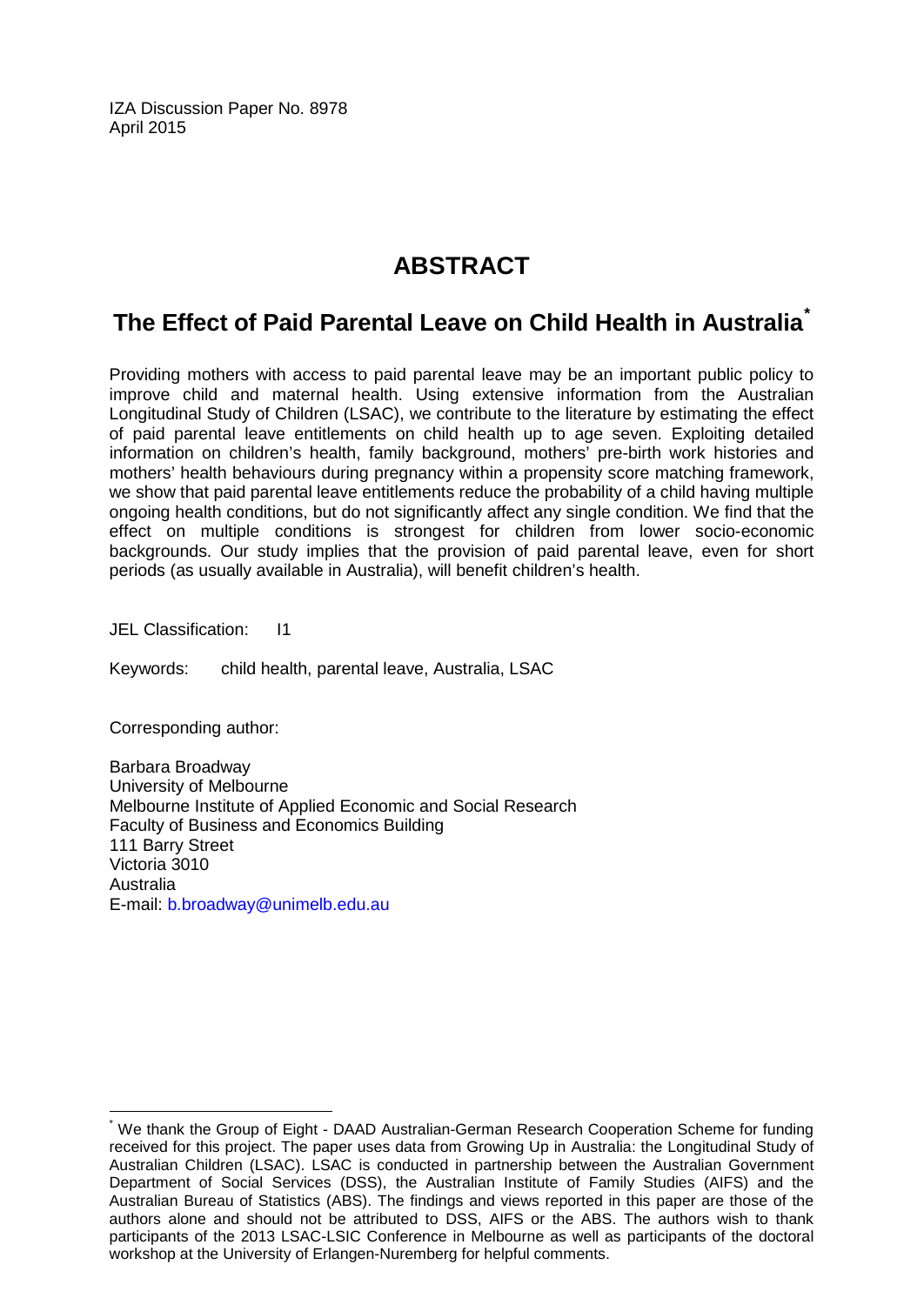#### 1 Introduction

Improving children's health is an important public policy issue. Not only is child health important in its own right, but recent research stresses the importance of child health for adult outcomes. For instance, Currie (2009) and Case and Paxson (2010) show that early child health can affect educational attainment and labour market outcomes later in life and Currie et al. (2010) find that the effect on schooling outcomes works primarily through future health outcomes. This finding is consistent with the framework by Cunha and Heckman (2007) who hypothesise that child health dynamically interacts with other forms of human capital in the process of human capital accumulation. Thus, public policy may be able to improve children's long-term educational outcomes, occupational choices, and future incomes by addressing early child health inequalities.

Parental leave schemes are one public policy tool that could directly impact on children's health for different reasons. First, parental leave could increase the amount of time a child spends with her parents instead of other informal or formal carers. Depending on whether parents provide better care than other carers, the amount and quality of time spent together may have positive or negative effects. Second, parental leave rights often specifically aim to decrease parental stress levels by increasing income and job security to alleviate parent's worries about their future career or their ability to financially provide for their family. If parental leave indeed reduces parental stress, parental health might benefit (Chatterji and Markowitz, 2005) and the quality of time the infant gets to spend with their parents may also improve Finally, since breastfeeding correlates with improved child health outcomes (World Health Organization and Unicef, 2003), parental leave rights might improve child health through prolonged breastfeeding.

However, only very few studies examine whether parental leave entitlements affect child health. Using aggregated macro data and between-country variation in parental leave schemes, studies such as Winegarden and Bracy (1995), Ruhm (2000), Tanaka (2005), and Engster and Stensöta (2011) find positive associations between parental leave rights and child health, but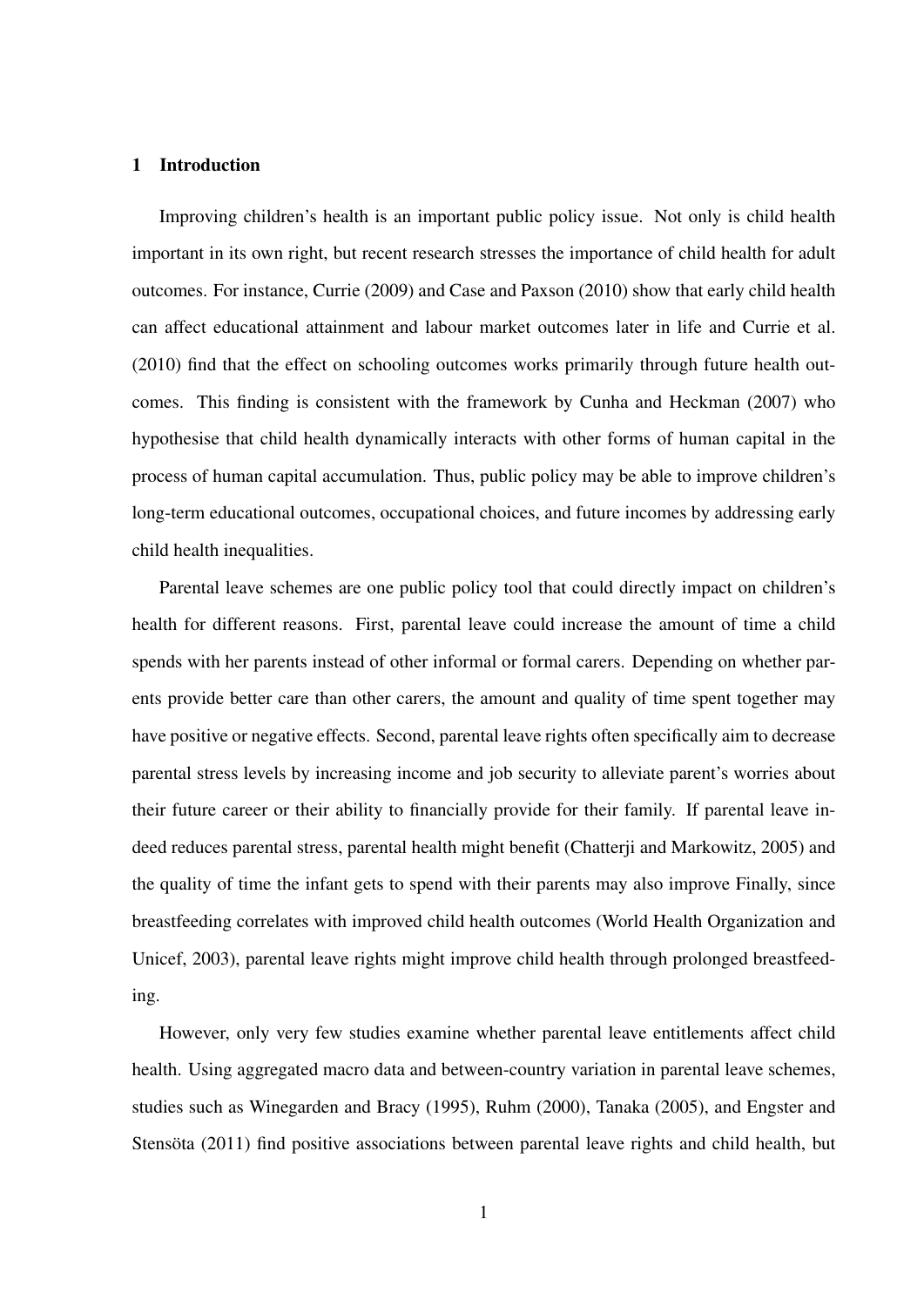also stress the need for evaluations based on micro-data. We know of only three recent studies using micro-data to examine the effect of parental leave on child health. Similar to our approach, Berger et al. (2005) use propensity score matching and find a negative effect between early return to work and some child health outcomes, including immunisations, in the US. Exploiting a Canadian reform in paid parental leave rights, Baker and Milligan (2008) combine a regression-discontinuity with a difference-in-difference design and find no consistent effect on child health, but show that the reform increased the duration of breastfeeding. Third, Rossin (2011) evaluates the effects of unpaid leave in the US (Family and Medical Leave Act). Using a difference-in-difference strategy, the study finds small positive effects mainly for collegeeducated and married women who spend more time at home during the first few months of their child's life.<sup>1</sup>

The purpose of this paper is to examine the causal effect of paid parental leave on different measures of child health in Australia. We extend and contribute to the literature in several ways. First, we provide new evidence for the effect of paid parental leave on child health outcomes in the first 7 years after birth. Second, we provide a detailed analysis of the transmission mechanisms that may account for the effect of parental leave, such as breastfeeding, child care arrangements, and parental health. Finally, since the utilisation of paid parental leave rights is likely to vary across education levels and income groups, we examine more closely how parental leave rights impact on children's health for heterogeneous groups. Moreover, the difference in care quality may depend on parental income and education which largely determine parents' financial resources to afford care services. Education and income might also affect which transmission mechanisms account for the effect on health. We explore such heterogeneities to determine which groups might benefit the most from paid parental leave legislation.

To identify the effect of paid parental leave on child health in the absence of a reform, we

<sup>&</sup>lt;sup>1</sup>Another recently emerging strand of the literature evaluates the effects of parental leave rights on long-term education and labour market outcomes, e.g., Baker and Milligan (2010), Liu and Skans (2010), Rasmussen (2010), Carneiro et al. (2011), Dustmann and Schönberg (2012), Danzer and Lavy (2013). These studies usually find no or only modest effects for children's outcomes, except for Carneiro et al. (2011) who find a positive effect of a Norwegian reform in 1977 on earnings at age 30. The main mechanism appears to be an increase in the time spent by mothers with their children.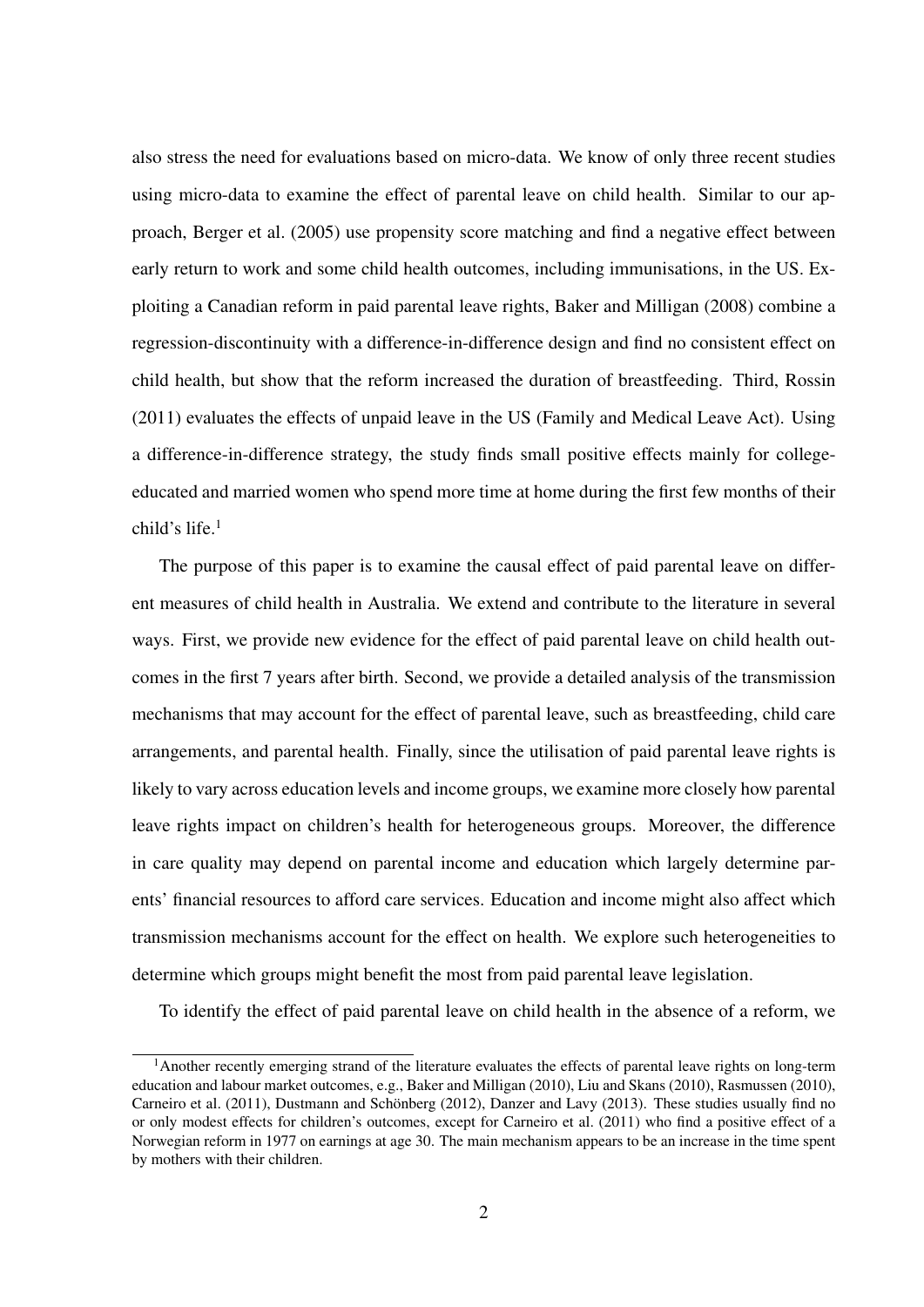have to exploit within-cohort variation in paid parental leave coverage. To address selection bias, we apply a propensity score matching approach that exploits exceptionally rich information from the Longitudinal Study of Australian Children (LSAC) on children's health outcomes, at birth and at later ages, together with mothers' and families' characteristics, and pre-birth employment histories. Most importantly, we have rich information on mothers' health behaviours during pregnancy and the children's health at birth, which we use as proxies for mothers' expectations about and preferences for their children's health. If uncontrolled, these could be a major confounding factor in selection into paid parental leave eligibility. Such detailed information is not commonly available in most datasets, yet is crucial in our study to overcome most of the bias that would otherwise result from unobserved heterogeneity. We examine children's health outcomes at ages one, three, five and seven. Our results are very similar to the results of Baker and Milligan (2008). There is no consistent pattern in the effect of paid parental leave rights on a child's risk of suffering from any specific condition; however, paid parental leave rights substantially reduce children's risk of suffering from multiple health conditions. The effect is stronger for children from a lower socioeconomic background, measured in terms of parental education, and it lasts well into a child's first years of school. On the other hand, our analysis of the transmission mechanisms yields no clear answer to the question where the advantageous health effect stems from: although paid parental leave substantially increases breastfeeding duration, this cannot explain the improvement of children's health. Furthermore, parental health or child care utilisation also appear not to explain the effect.

The paper proceeds as follows. In section 2 we discuss the institutional framework governing parental leave legislation in Australia. Section 3 discusses the data and variables used in the analysis, and presents some descriptive statistics. Section 4 presents the empirical framework. Section 5 presents and discusses the main results. We conclude and discuss the paper's policy and general implications in section 6.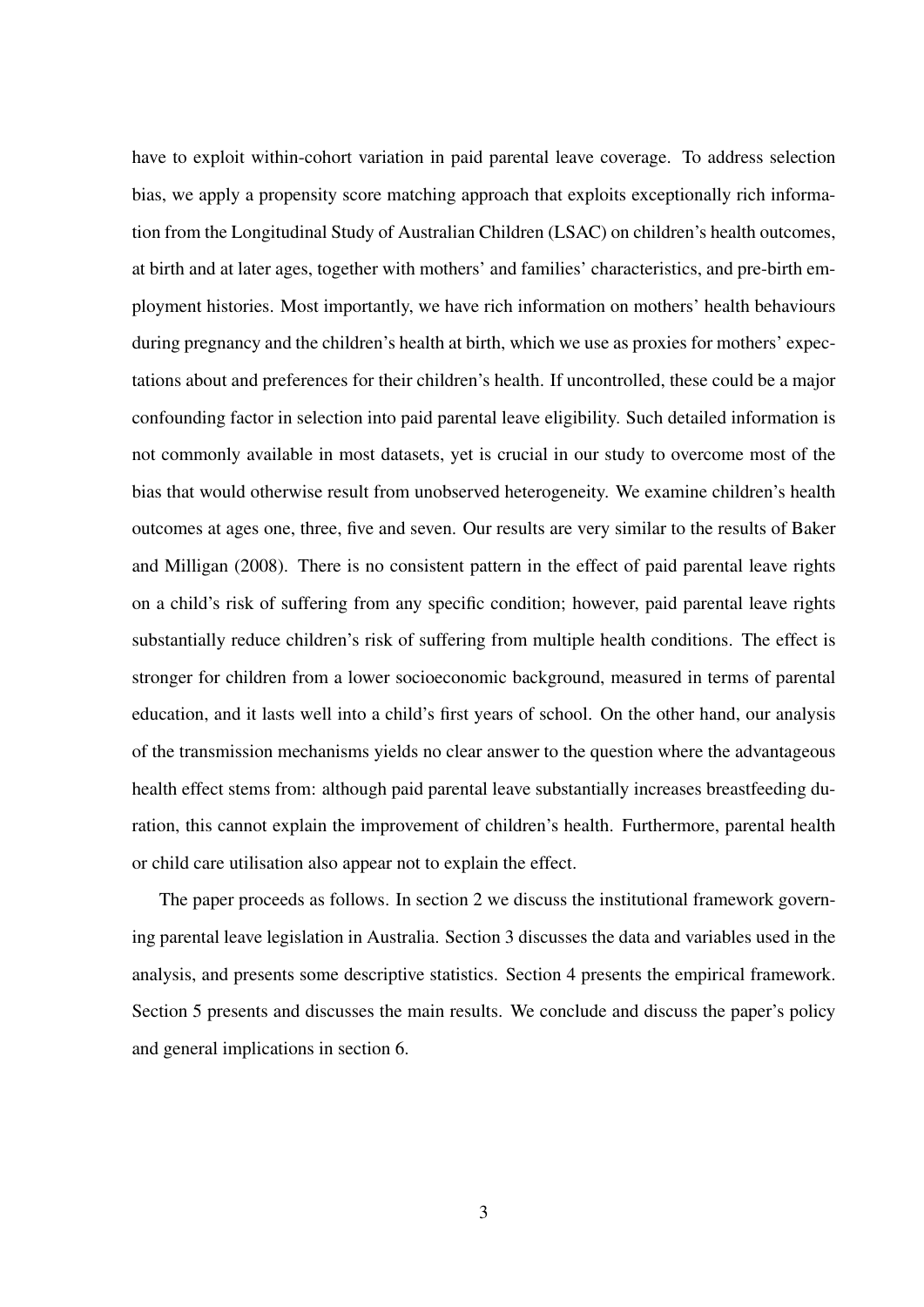#### 2 Institutional framework

Similar to other OECD countries, Australia provides two types of parental leave to support parents of new-born babies. Since the introduction of the *Workplace Relations Act 1996*, all parents who are the primary carer of a new-born baby can claim up to 12 months of unpaid leave. The scheme entitles all employees, who were continuously employed with the same employer for a minimum of twelve months before giving birth, to unpaid parental leave and a return to their previous (or a comparable) position afterwards. Unpaid leave entitlements are thus near universal for working women, with no regional variation in coverage in the period of analysis for this study (i.e. after 2003). Mothers' pre-birth employment histories almost exclusively drive individual variation in eligibility.

Second, some parents can claim paid leave that also provides job protection, but additionally replaces some income during the period of leave taking. At the time the children included in this study were born (in 2003), paid parental leave was up to the employer and employee to negotiate.<sup>2</sup> As a result, paid parental leave provisions are more likely to be granted to highpaid and highly educated parents. The Workplace Gender Equality Agency (WGEA) reports that 51.7% of employers provided some paid parental leave to some of their employees with an average duration of 9.7 weeks in 2012 (WGEA, 2013).<sup>3</sup> In 2003, only 36% of employers had provided paid leave (Equal Opportunity for Women in the Workplace Agency, 2010).<sup>4</sup> Coverage varies greatly across industries: in 2012, from 89.3%-coverage in electricity, gas, water and waste services to 17.2% in accommodation and food services. The average duration of leave, in case any is provided, is more uniform across industries; with the lowest average duration being 7.3 weeks in agriculture, forestry and fishing, and the highest average duration of 13.0 weeks in education and training (WGEA, 2012). While this is a short period of paid leave, in particular compared to most European countries, it facilitates - in combination with available

 $2$ Only employees in the public sector were legally entitled to paid leave, although provisions vary across states. <sup>3</sup>The numbers refer to organisations with 100 employees or more.

<sup>&</sup>lt;sup>4</sup>In 2011, Australia introduced a universal paid parental leave scheme funded by the Australian government that pays 18 weeks of minimum wage and was meant to complement the employer-paid parental leave. However, the recent timing and limited data availability mean that longer-term health effects cannot be evaluated yet.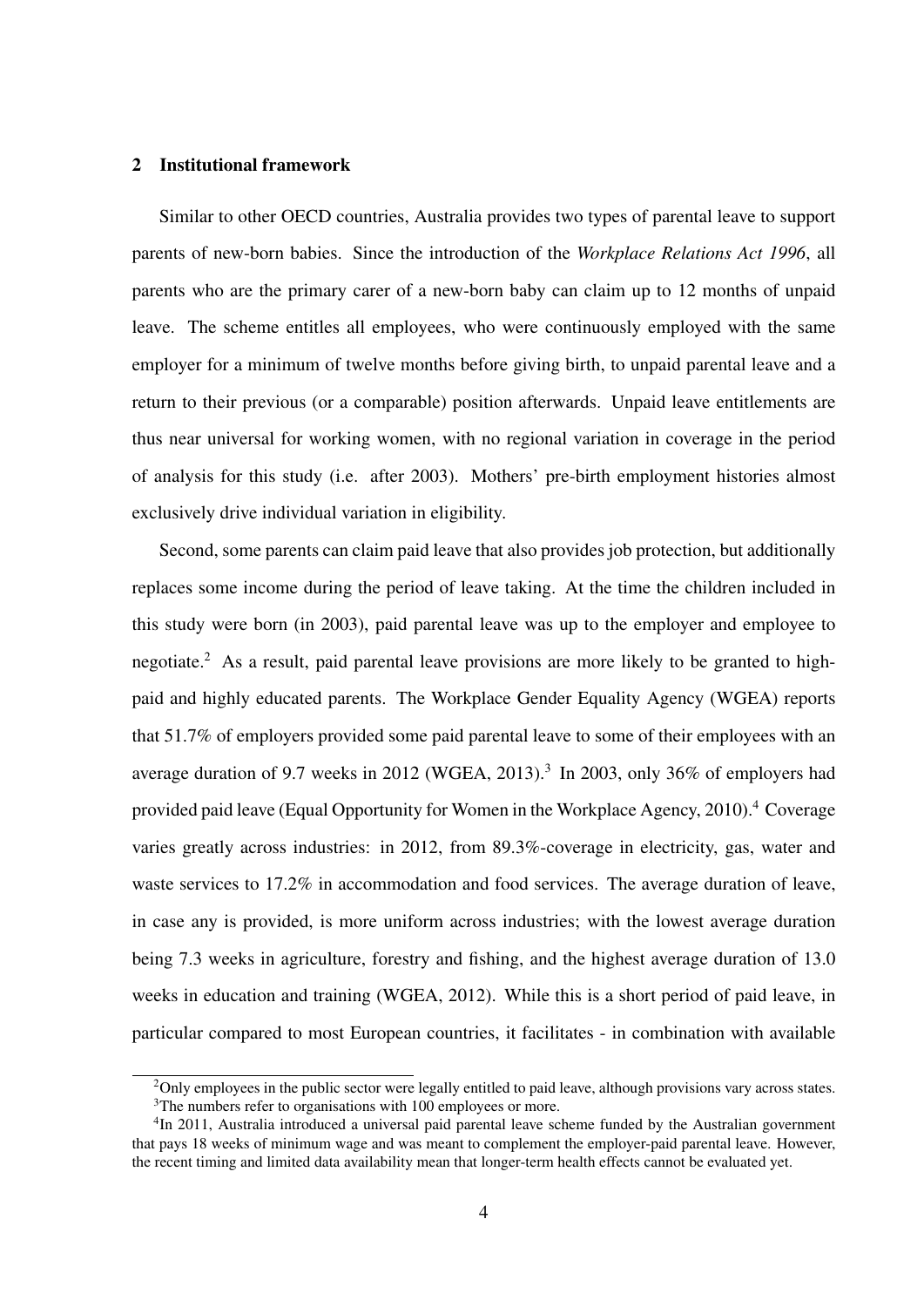unpaid leave - in many cases breastfeeding up until 6 months, the age recommended by the World Health Organisation, which may be important for children's long-term health outcomes.

#### 3 Data and descriptive statistics

#### 3.1 Data and sample

We use data from the Longitudinal Study of Australian Children (LSAC) that started in 2003 and follows two cohorts of children over time (a 'child cohort': i.e. children aged 4-5 in 2003, and an 'infant cohort': i.e. children aged under 12 months in 2003). LSAC biennially documents children's physical, social and cognitive development together with a broad range of factors that impact on children's development (for details, see Soloff et al., 2005). LSAC interviews the children's parents and contains exceptionally rich information on the parental socio-economic background, the broader family environment, parenting and health behaviours, type and quality of care arrangements, the children's activities, the children's health status, and nutrition. To identify the effect of paid parental leave from birth onwards, we restrict our analysis to all children in the infant cohort whose primary carer participated in Wave 1.5<sup>5</sup>, which collects information on leave taking and the last pre-birth job.<sup>6</sup> We follow these  $3,549$  children from wave 1 to wave 4; the children are thus 0 to 1 year old at the time of the first interview, and 6 to 7 years at the time of the last interview.

Since the provision of unpaid leave is near universal, conditional on pre-birth employment, we cannot disentangle the effects of unpaid parental leave from the effects of the past labour market history. We thus exclude children from the analysis whose mothers had not been working for the same employer in the twelve months before birth. This restriction reduces the sample of analysis to 2,234 children. We therefore estimate the effect of eligibility for *paid* parental leave compared to the benchmark of having only unpaid leave entitlements, rather than no

<sup>5</sup> Information on 24 children who do not live with their mother is discarded.

<sup>6</sup>Wave 1.5 is a mail-out questionnaire between Wave 1 and Wave 2. The questionnaire does not directly ask about leave entitlement, but rather whether and what type of leave the mother took or did not take, as well as her reasons for doing so. From these questions, it is possible to derive whether a mother was entitled to paid leave independent of whether she used the entitlement. This procedure is described in detail in Hanel (2013).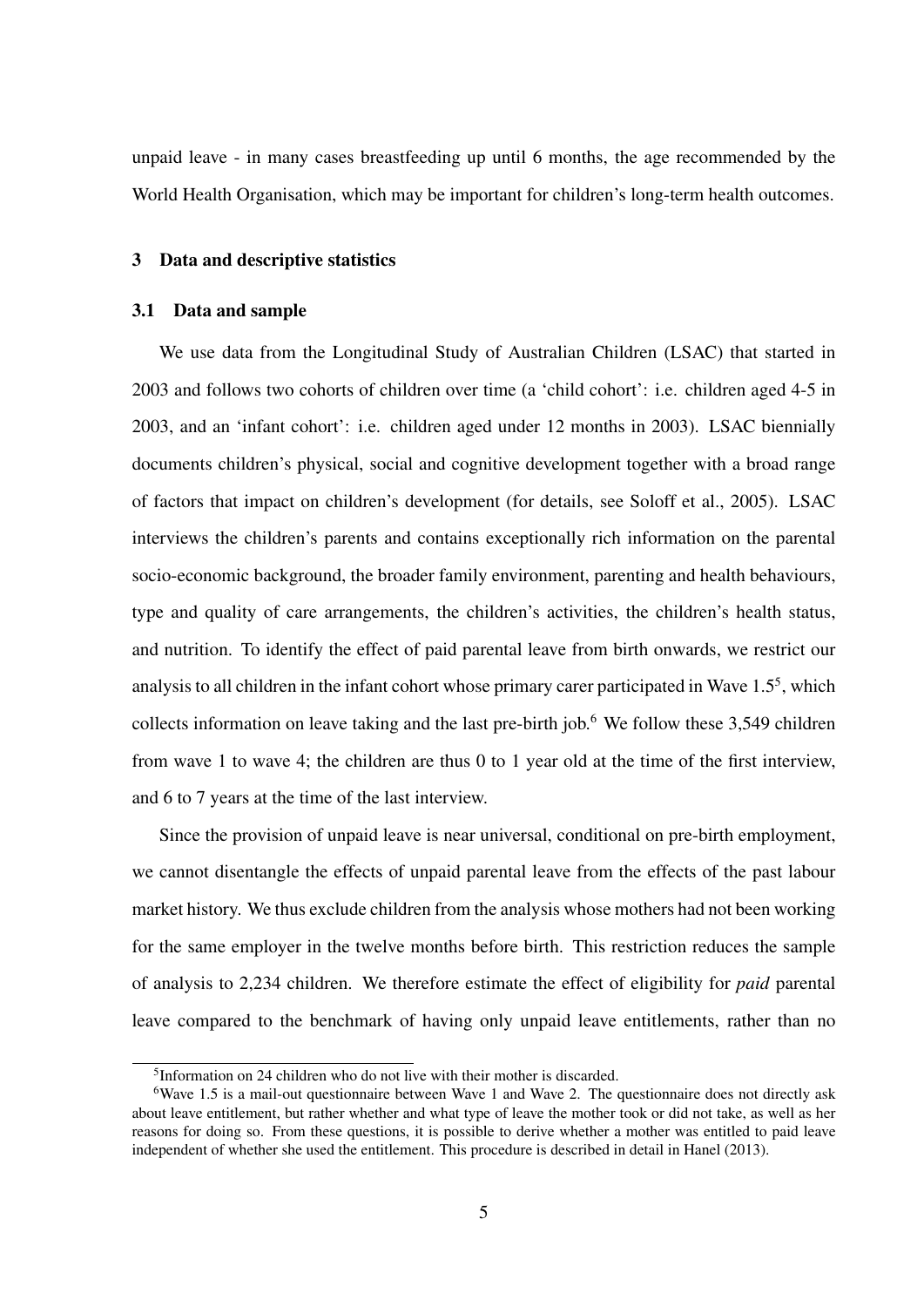leave entitlements at all, conditional on relatively stable employment prior to birth. If policy makers introduced a universal paid parental leave scheme for mothers with shorter tenure, or for mothers not working prior to birth, the effects could be different. However, since parental leave programs around the world typically target the population of *working* mothers, the effects of paid leave rights we identify for this group are of particular policy relevance, and are arguably of greater interest than an overall population effect.

We further restrict the analysis to children with non-missing values on health outcomes and on the socio-economic and health control variables, leaving us with 1,858 children to follow over time. 1,014 of those had mothers who were eligible for paid parental leave.

#### 3.2 Child health outcomes

LSAC contains detailed self-reported information about specific ongoing health conditions of the child. Since LSAC records *current* conditions, the prevalence of some of these conditions is quite low. Furthermore, LSAC documents whether children have had any respiratory problems in the past twelve months. Given how child health conditions develop over time, certain conditions become more or less common, and the conditions recorded in LSAC therefore change over time. We hence report the prevalence of most conditions in the descriptive analysis, whereas we focus on hearing problems and ear infections as well as respiratory conditions in the regression analysis. In addition, we examine two general indicators: an indicator variable for whether the child has any ongoing health condition, and another indicator variable for whether the child has multiple ongoing health conditions.

Table 1 presents the descriptive results, separately by eligibility of the mothers for paid parental leave. In all waves, the children with eligible mothers are less likely to have any of the specific health conditions, less likely to have any health condition at all, and less likely to have multiple health conditions.<sup>7</sup> For most of the conditions, the difference is small and statistically insignificant. However, a marked and statistically significant difference between both groups

There is one exception to this finding: recurrent abdominal pain is slightly more frequent among children whose mothers were eligible for paid parental leave, albeit insignificantly so.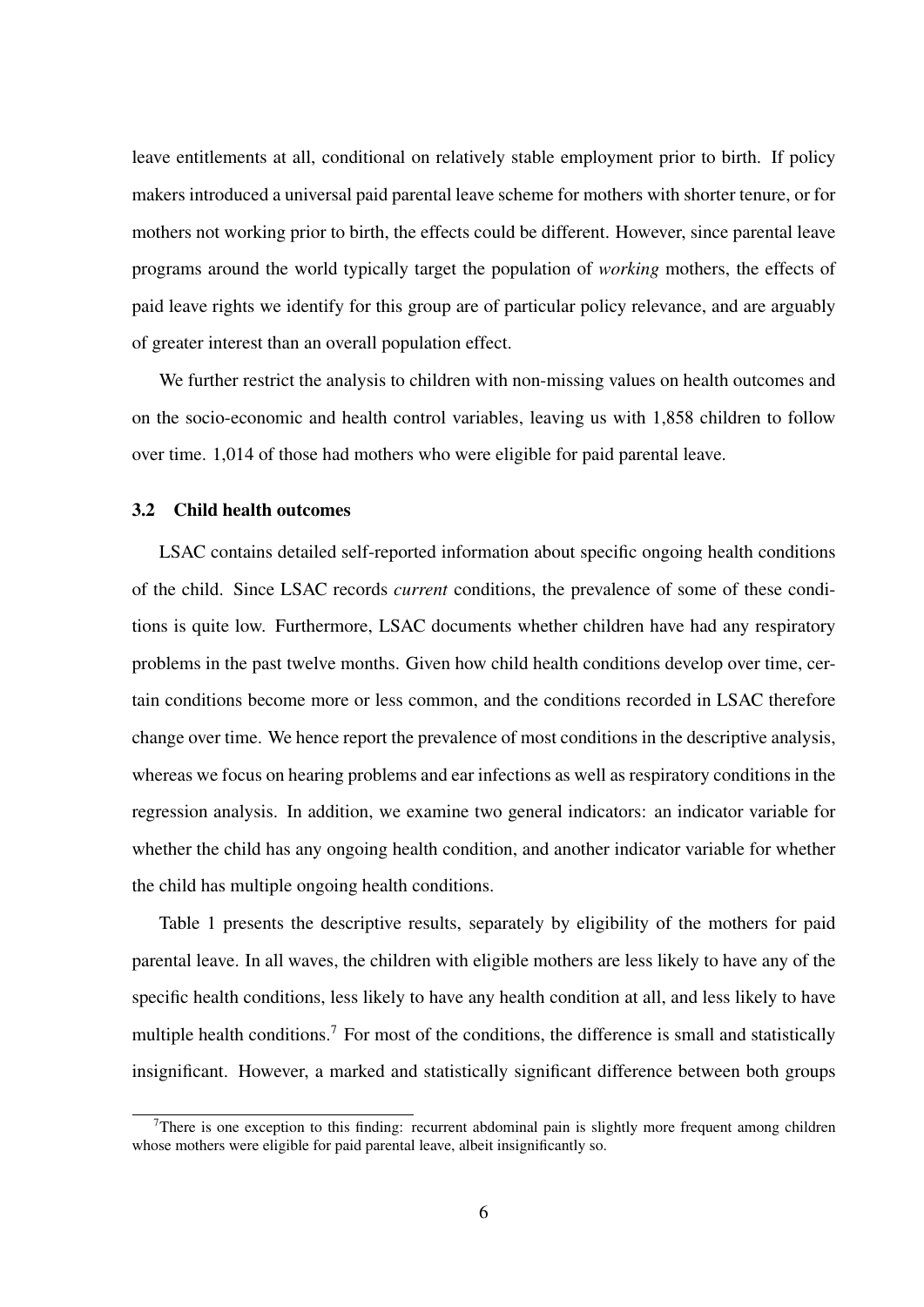of children is found in all waves for the probability of having multiple conditions (at the 5% level), and in waves 2 to 4 for the probability of having ear infections (at the 10%-level). In addition, children with eligible mothers have lower rates of chest problems, i.e., wheezing and asthma. These latter results are consistent with Baker and Milligan (2008) who also find that mothers' access to paid parental leave specifically reduces the risk of respiratory conditions, including asthma, and ear infections. While multiple conditions are markedly less common in children whose mothers had access to paid parental leave, the probability of having just one health condition differs less between groups. The descriptive statistics imply that while paid parental leave rights do not greatly affect the common situation of having some illness, leave entitlements appear to reduce the risk of being more seriously unwell.

#### 3.3 Control variables

However, since access to paid parental leave is not random, these raw differences cannot be interpreted as the causal effect of paid parental leave on child health . As discussed in section 2, mothers who are eligible for paid parental leave receive higher pay, have higher education, and work in different industries and sectors prior to birth. Socio-economic characteristics, such as education, might have a direct effect on their children's health separate from the effect of paid parental leave. Unionisation and employers' characteristics might provide access to other family policies (e.g. flexible working hours), which might be advantageous to children's health in their own right. Finally, preferences for jobs providing access to paid parental leave might correlate with other preferences, such as preferences for investments in health, which could directly affect their children's health. We deal with these confounding factors by adding a very extensive range of control variables when estimating the effect of paid parental leave on children's health. LSAC provides an extensive range of pre-birth information that correlate both with child health and a mother's eligibility status; we use this information to make a 'selection on observables' identification strategy plausible.

Our control variables are all measured prior to birth and can be grouped in three blocks. Specification 1 includes socio-economic characteristics of the parents such as age and educa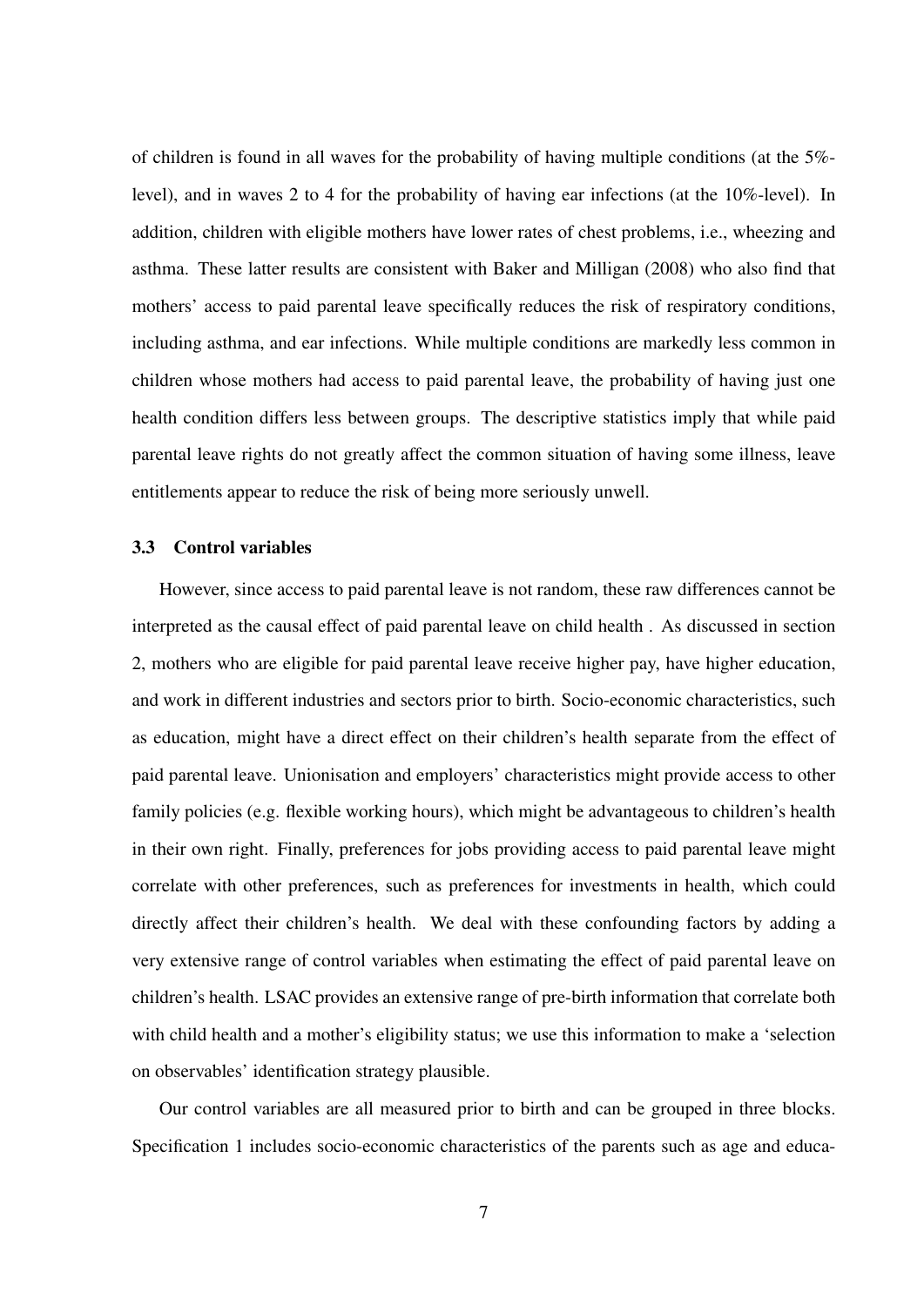tion, salary, working hours (pre-birth), marital status, whether they were in a long-term relationship at the time of conception, age at first birth, and the presence and age of other children. These characteristics, which also reflect time preference rates, impact on the mothers' and the families' capacity to make investments in their children's health. Specification 2 adds controls for mothers' health behaviours and health outcomes during the pregnancy, such as doctor visits, consumption of alcohol or tobacco, diabetes during pregnancy, and birth-related variables. These variables reflect the stock of the mothers' health capital and preferences for health investments (e.g. risk preferences), and are likely to correlate with child health and the probability of choosing a job that provides access to paid parental leave. Including these characteristics, which are not commonly available in most datasets, eliminates a major cause of potential bias arising from selection into treatment. Specification 3 adds variables that directly impact on her probability of receiving paid parental leave: firm size, whether the employer is in the public sector, and whether the mother is unionised. At the same time, these factors may increase a mother's probability of having access to other desirable family policies. Table 2 shows the raw descriptive statistics for the full set of control variables.

For most health indicators during pregnancy, no statistically significant differences are observed between eligible and ineligible mothers. Furthermore, more advantageous health status or health behaviours do not strongly correlate with eligibility status. For example, eligible mothers are less likely to consume tobacco during pregnancy, but report consuming more alcohol during pregnancy than their ineligible counterparts. The ambiguous patterns that are observed indicate that the child's inherited health status and parental health preferences do not correlate strongly with maternal eligibility for paid parental leave. Any selection bias from endogenous sorting into jobs that offer paid parental leave rights towards mothers with higher *preferences* for health investments thus appears to be of less importance than one might think a priori.

However, differences in available resources and thus parental *ability* to invest in a child's health across the two groups of mothers become apparent when comparing the characteristics of their employers: mothers who are entitled to paid parental leave are about 51% (76%) more likely to have worked for an employer with more than 100 (500) employees prior to birth than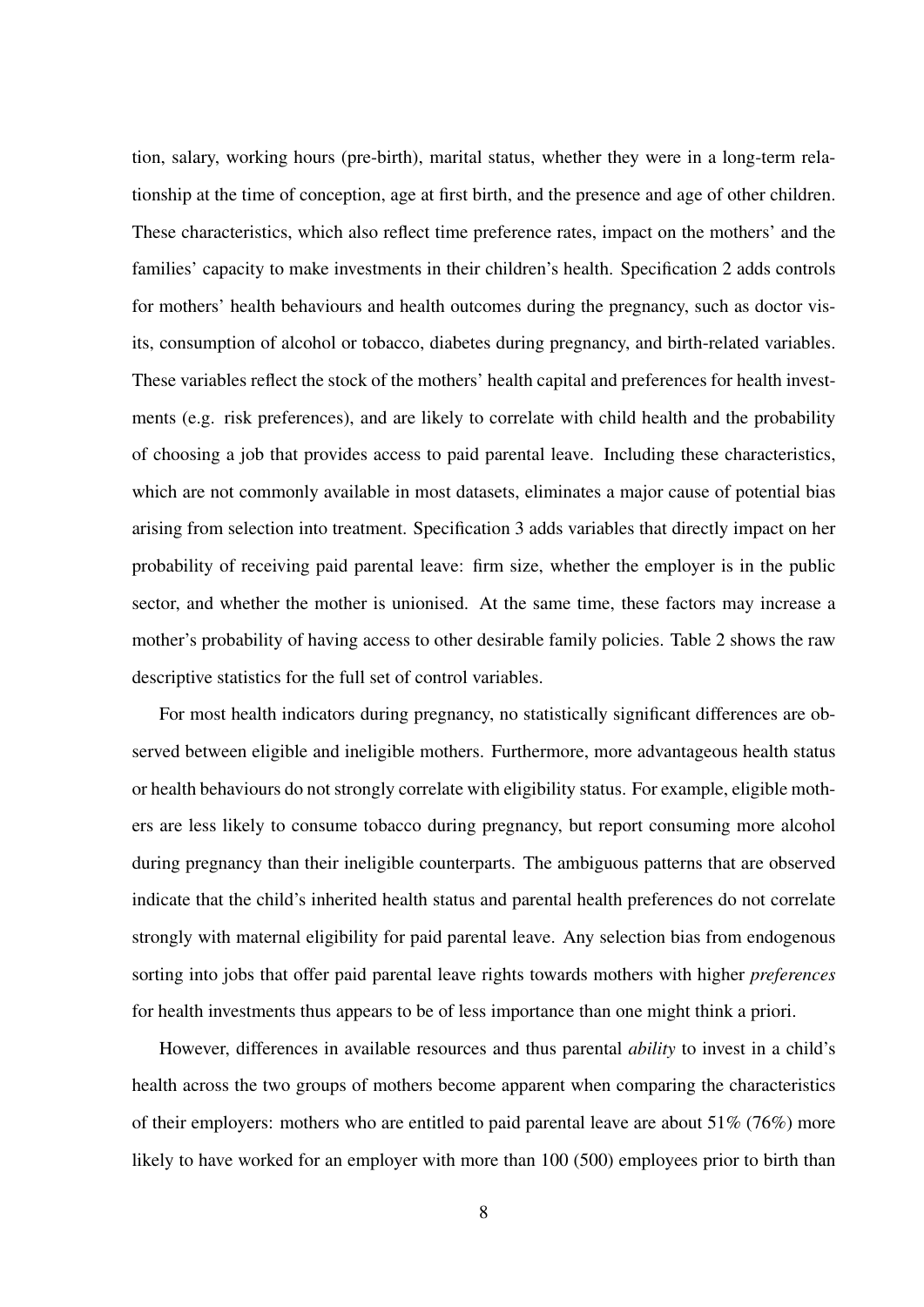mothers without such an entitlement. Eligible mothers are more than twice as likely to be unionised, and more than three times as likely to have worked in the public sector. These stark differences in employer characteristics imply that a mother with access to paid parental leave might also have access to other, better family-friendly workplace policies than a mother who does not enjoy paid parental leave provisions.<sup>8</sup> To the extent that such policies have a direct effect on children's health, it is crucial to control for these personal and employer characteristics when estimating the effect of paid leave rights on children's health.

#### 3.4 Transmission mechanisms

Consider a basic child health production function of the form  $\text{health}_{it} = F_i(\text{inputs}_{it})$ . Paid parental leave could affect child health either by changing the *inputs* a child receives, or the infants' ability to convert inputs into health  $(F_i(.)$ ). In this paper we examine three mechanisms that determine a child's health inputs or production function and could thus affect child health.

First, Baker and Milligan (2008) show that mothers' delayed return to work increases the uptake and duration of breastfeeding which correlate positively with children's immune system and development (Armstrong and Reilly, 2002; Odijk et al., 2003; Kramer et al., 2008).<sup>9</sup> Figure 1 shows the distribution of breastfeeding duration for mothers with and without access to paid parental leave. In both groups, a breastfeeding duration of three months is most common. However, compared to mothers without access to paid parental leave, mothers with access to paid leave are substantially more likely to breastfeed between six and twelve months, and less likely to breastfeed less than six months.<sup>10</sup> We add controls for the duration of breastfeeding in the empirical analysis to investigate this pathway.

Second, we add controls for parental health that might affect both the inputs and production

<sup>&</sup>lt;sup>8</sup>We cannot include a control for industry in the last pre-birth job due to a large number of missing values.

<sup>&</sup>lt;sup>9</sup>A large body of medical literature examines the effects of breastfeeding, but most studies use within-cohort comparisons between mothers who do and mothers who do not breastfeed and hence are likely to suffer from selection bias. The literature on the causal link between breastfeeding and child health is sparse, e.g., see Kramer et al. (2001), or Der et al. (2006).

 $10$ This is confirmed in Table A.1 which shows that at all ages, children of eligible mothers are more likely to still be breastfed than children of ineligible mothers, with the largest difference in the probability of being breastfed past six months after birth.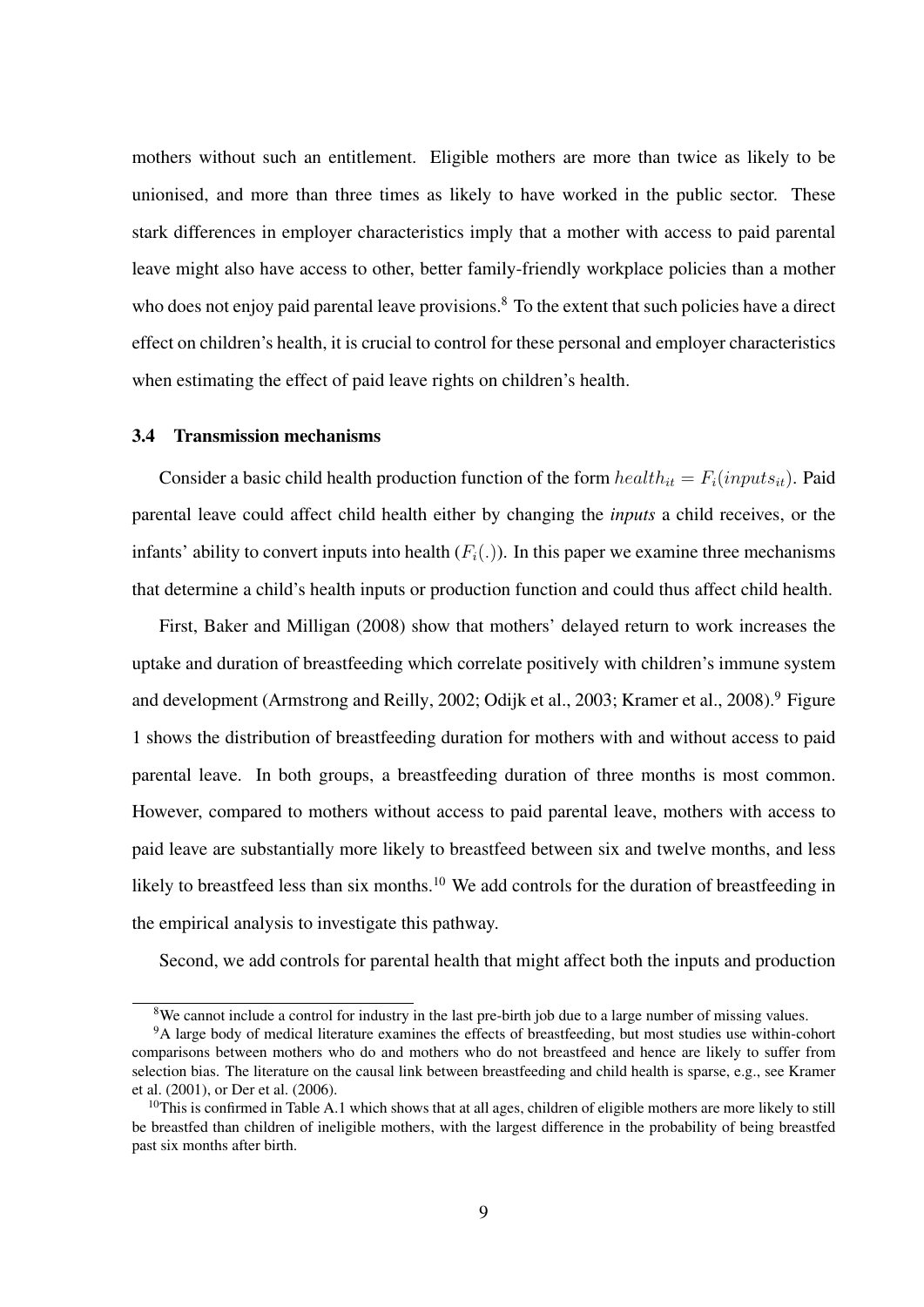function. For instance, extended parental leave may improve parental health (physically and mentally) by reducing stress, or it might improve the relationship between the parents and in turn their health. Moreover, less stress after birth might potentially intensify the bond between parents and children. Alternatively, parental leave may improve the child's long-term ability to cope with health risks in their environment, rather than improving the environment the child lives in. A range of early parenting behaviours might be improved if stress levels are reduced, from social interactions with the child to healthy feeding practices.<sup>11</sup> To account for parental health, we include indicator variables for mothers' and fathers' physical and mental health in the years after birth. $12$ 

Third, a long-term change in the environment (inputs) might occur because paid parental leave increases the time mothers spend at home with their children. This may change parents' preferences away from non-parental child care. To the extent that out-of-home care may expose a child to greater health risks, increased levels of parental care could improve children's health. To explore this potential transmission mechanism, we include some control variables for nonparental care utilisation. For instance, LSAC collects information on whether a child was looked after by anyone else than the main carer or that carer's partner at regular times.<sup>13</sup> We also control for the intensity of utilisation, measured as the total number of hours of child care per week.

#### 4 Empirical strategy

In the absence of a natural experiment, we follow a 'selection on observables' identification strategy. We use standard ordinary least squares (OLS) for our benchmark estimates, but also

<sup>&</sup>lt;sup>11</sup>Postnatal depression, which may be seen as an extreme case of maternal 'stress', has been shown to negatively impact on parenting, feeding and interactions (Murray and Cooper, 1997; Beck, 1998; Cooper and Murray, 1998).

 $12$ The physical health indicators include dummy variables whether the mother/the father rate their own health to be 'very good' or 'excellent' versus 'poor', 'fair, or 'good'. Mental health is measured by the 'Kessler k-6 Depression Scale'. This scale is based on six items that describe a person's mental health status, each measured on a scale from 1 to 5 and uses the average response to combine the items in a single, continuous index. The items describe how often in the past four weeks a person felt i) nervous, ii) hopeless, iii) restless or fidgety, iv) worthless, v) that nothing could cheer them up and vi) that everything was an effort.

<sup>&</sup>lt;sup>13</sup>The care could be provided at a day care centre, by a family day carer or a nanny, or by grandparents or other relatives including a parent living elsewhere. It also includes care provided by mobile care units, occasional carers, or carers at a gym, leisure or community centre.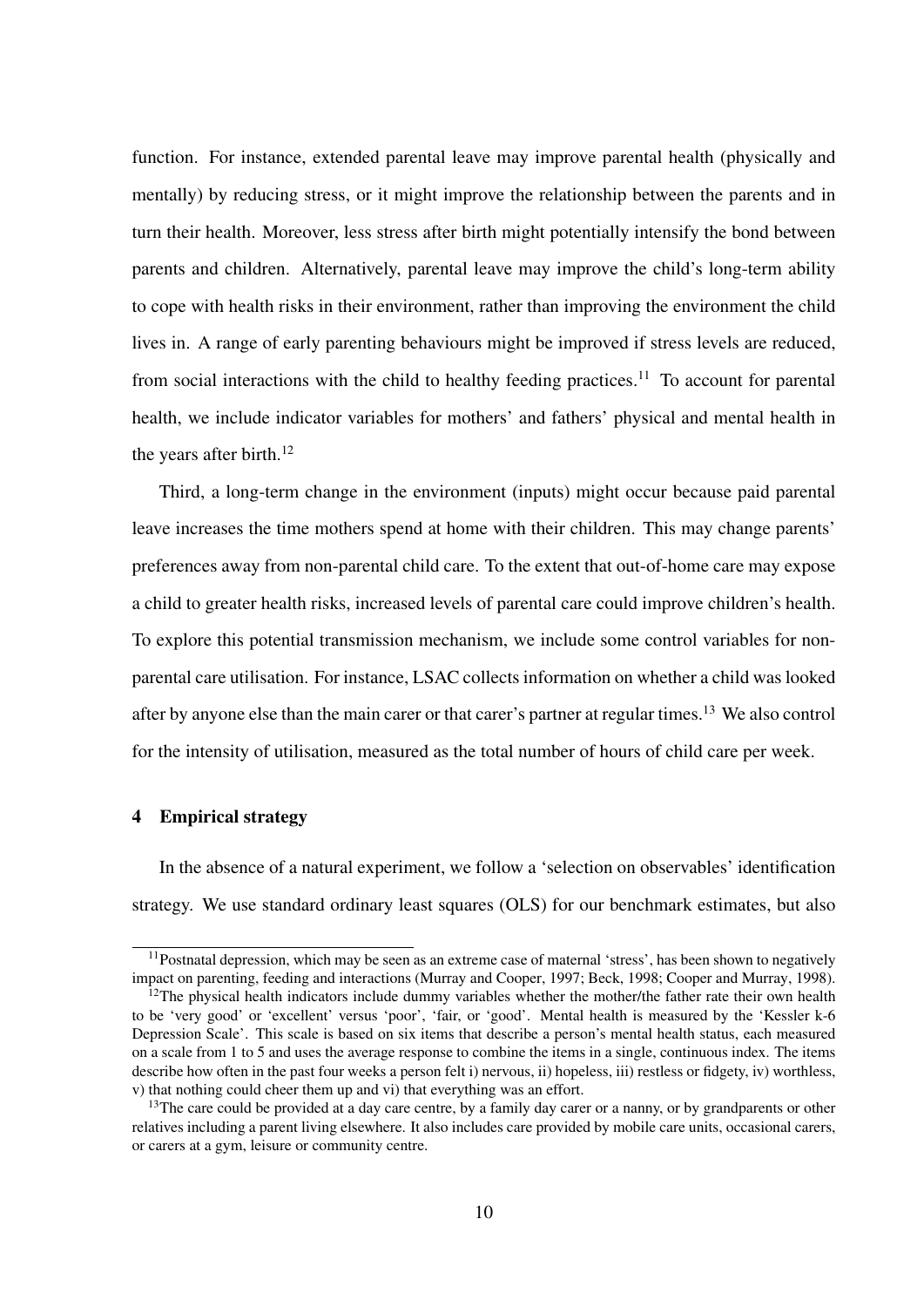apply a propensity score matching approach (Rosenbaum and Rubin, 1983, 1985) to estimate the effect of paid parental leave on child health. Compared to OLS, matching techniques have the advantages of being more flexible, less prone to functional form misspecifications, and of ensuring common support between the treatment and control groups. However, both approaches rest on the key identifying assumption that we remove selection bias by controlling for all relevant characteristics that determine both paid leave eligibility and child health.

We start out by estimating the following model for each health outcome variable:

$$
health_{it} = \alpha + \beta \text{elig} p_i + \gamma X_i^s + \epsilon \tag{1}
$$

where  $\text{health}_{it}$  refers to the health outcome of child *i* at time *t*,  $\text{clip}_{i}$  is an indicator variable equal to one if the mother is eligible for paid parental leave, and zero otherwise. We estimate three different specifications of the model (corresponding to specifications 1-3 discussed in Section 3.3) using vector  $X_i^s$  ( $s \in 1, 2, 3$ ) which contains different control variables determined prior to giving birth .

In addition to OLS, we use a propensity score matching approach. We estimate the propensity score using a probit model:

$$
p(X_i^s) \equiv Pr(eligp_i = 1 | X_i^s) = E(eligp_i | X_i^s)
$$
\n<sup>(2)</sup>

where  $p(X_i^s)$  denotes the propensity score defined as the probability of being eligible for paid parental leave conditional on the pre-treatment characteristics  $X_i^s$ . The propensity score allows us to compare the realised health outcomes for children of mothers with similar propensity scores, but who differ in their eligibility for paid parental leave. We compute the 'average treatment effect on the treated' (ATT) as the difference in mean realised child health outcomes weighted by the propensity scores (Caliendo and Kopeinig, 2008):

$$
\tau^{ATT} = E_{P(X_i^s|elig p_i=1)}(E[health_{it}|elig p_i=1, P(X_i^s)] - E[health_{it}|elig p_i=0, P(X_i^s)]) \tag{3}
$$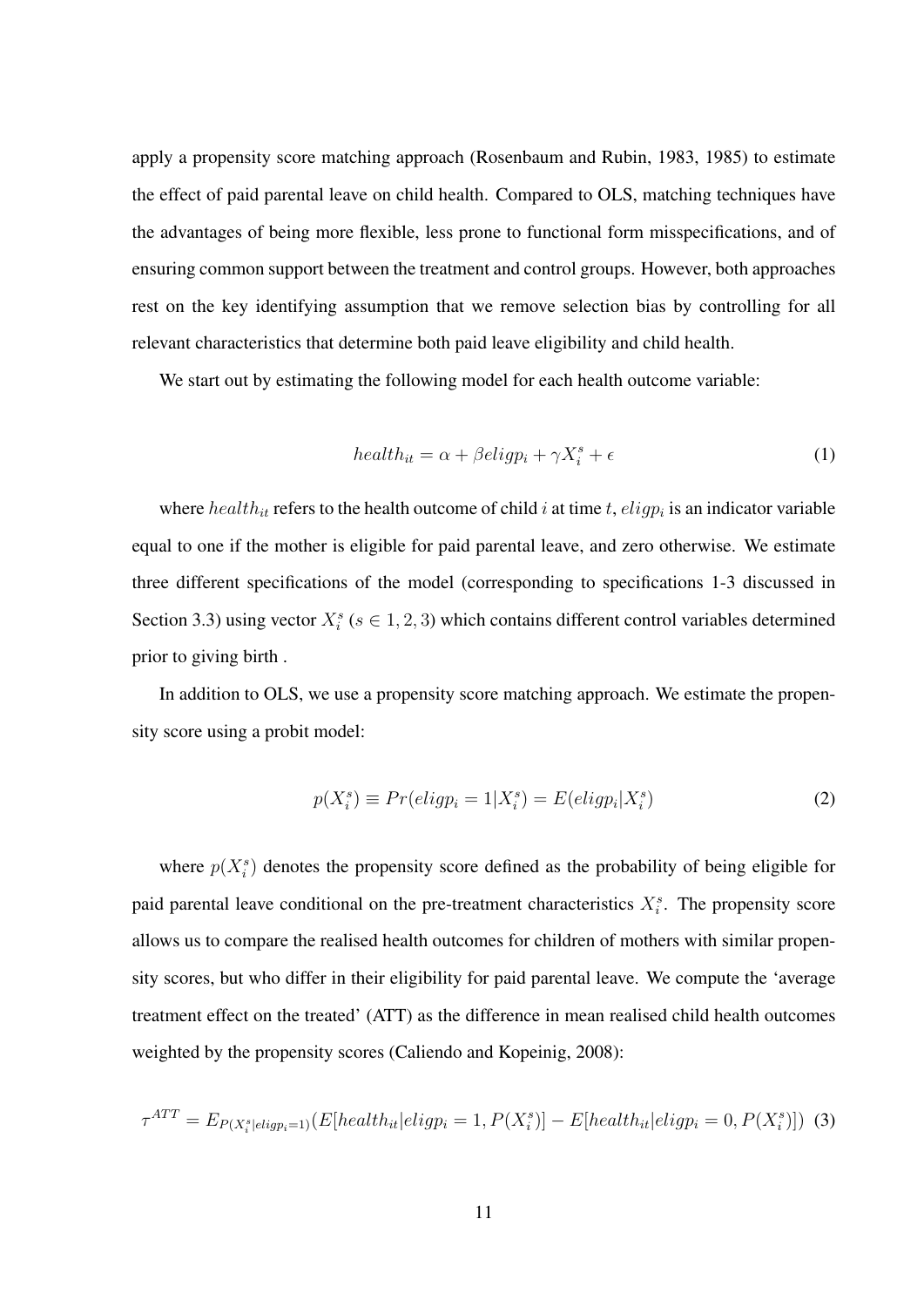The available matching estimators differ in the weights assigned to the control units. Facing a trade-off between bias and efficiency, we use kernel-based matching (Heckman et al., 1998) as our preferred matching algorithm. Intuitively, kernel-based matching calculates a smoothed weighted average giving more weight to non-treated units that are more similar to the treated unit in terms of the propensity score.

To meet the identifying assumption, we match on all characteristics shown in Table 2. Kernel-based matching produces excellent results in balancing the sample, as shown in Table 3.<sup>14</sup> Out of the 80 included indicators, only one shows significant differences in the sample of eligible and ineligible mothers on the 5%-level, another three have p-values around 10%. After the matching, the samples of eligible and ineligible mothers no longer differ systematically in personal characteristics or in employer characteristics, and mothers in the two groups are even less different in terms of their health during the pregnancy than they were before the matching. Using this matched sample, we can calculate a reliable estimate of the effect of paid parental leave provisions on children's health for the treated group.

#### 5 Estimation Results

Table 4 shows how paid parental leave rights reduce the probability of a child suffering from adverse health conditions, compared to children whose mothers are not eligible for paid parental leave. Each row presents six estimates for the effect of paid parental leave eligibility on a child health outcome. The estimates in the first three columns present results from equation (1), changing the set of regressors corresponding to specifications 1-3. Columns four to six repeat the estimation using kernel-based propensity score matching and gradually control for the same three sets of control variables. All models are estimated separately for each wave and each health outcome. Importantly, the point estimates for all conditions are remarkably stable across estimation methods and specifications. However, standard errors naturally increase for

<sup>&</sup>lt;sup>14</sup>Importantly, the condition of common support is fulfilled across the entire distribution. To further improve results, we follow Smith and Todd (2005) and trim 5% of the sample. The trimming procedure removes eligible mothers from the sample who are in intervals where the density of the propensity score for eligible mothers differs most strongly from the density of the propensity score for ineligible mothers.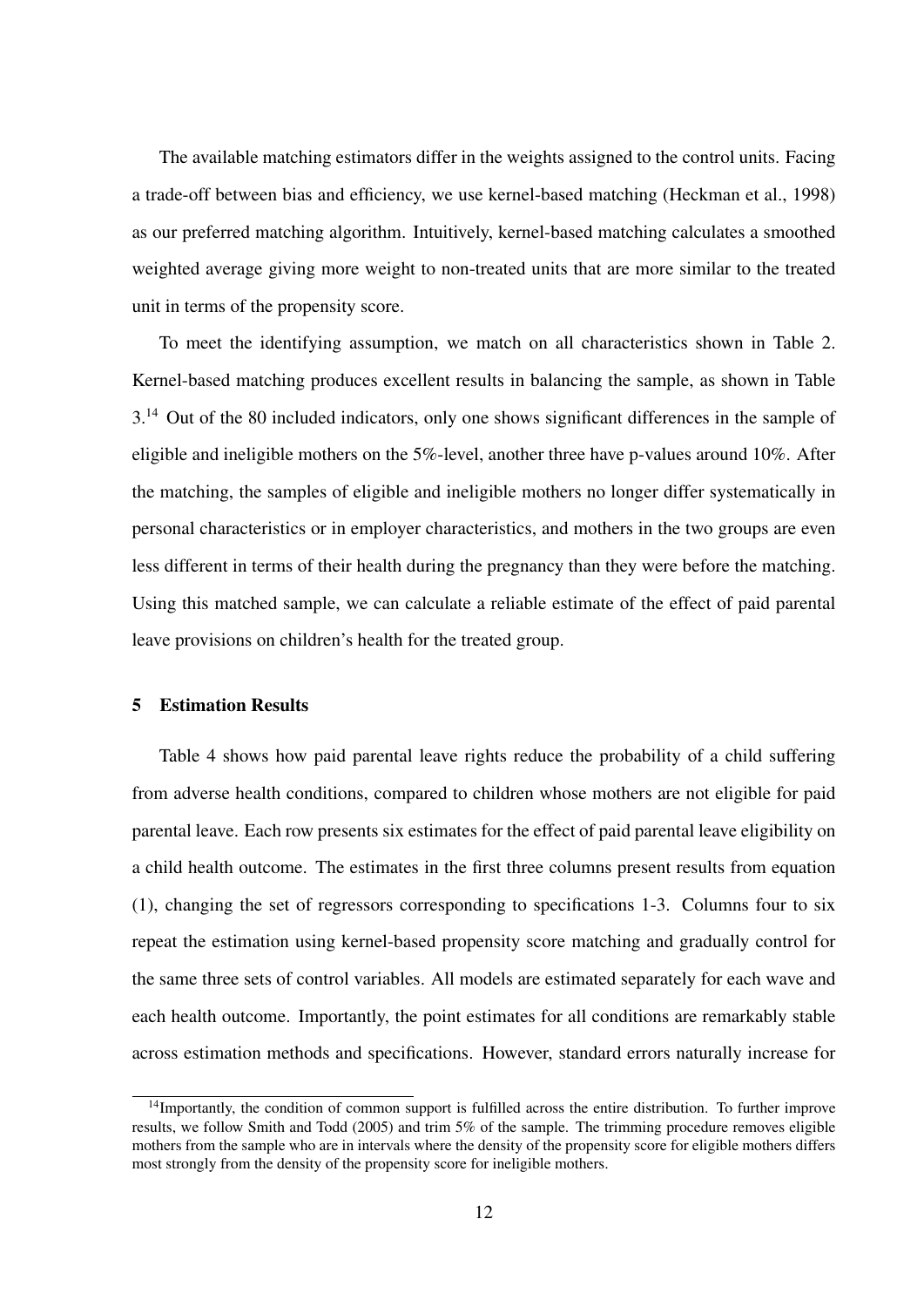the matching estimators due to their greater flexibility, thereby reducing significance levels.

The regression results confirm that in all waves, except wave 2, paid parental leave significantly reduces the probability of suffering from multiple health conditions. For children aged 0 to 1 year (Panel A), the estimated effect varies between 2.5 percentage points (pp) and 3.4pp, and is significant at the 1%-level or 5%-level for all specifications. Two years later, when children are 2 to 3 years old, the estimated effect decreases to around 1.2pp to 1.9pp and is estimated less precisely, becoming insignificant.Another two years later, when children are 4 to 5 years old , the estimated effect of having had paid parental leave rights after the child's birth becomes more pronounced again and is significant for all specifications at the 1%-level. At that age, the risk of suffering from multiple health conditions is reduced by 4.7pp to 6.8pp if the child's mother was eligible for paid parental leave after birth. Again, two years later (Panel D) we estimate a reduction of between 3.6pp and 4.7pp across estimators, while being significant at either the 5%- or 10%-level.

We also examine whether any specific health condition drives the main effect. Overall, the estimated effects vary more strongly across ages and estimators, and turn virtually to zero for a number of health outcomes. Consistent with Baker and Milligan (2008), we find evidence that paid parental leave rights appear to reduce the incidence of ear infections at the age of 2-3 and at the age of 4-5. However, the protective effect on ear infections is only slight and it disappears by the time children are aged 6-7. Similarly, there is some weak evidence for a reduction in the occurrence of diagnosed asthma at age 2-3, but not at other ages. There is also weak evidence for a reduction in vision problems which is strongest at age 4-5 but still present at age 6-7 as well.

Our analysis provides substantial support for the hypothesis that paid parental leave rights reduce the risk of suffering multiple health conditions, while the more common situation of having just one health condition is less strongly affected. Overall we do not find a clear effect for other specific conditions, or for the risk of suffering from at least one condition at any point in time. Although we cannot precisely identify the specific conditions behind the effect for multiple conditions, we find some weak evidence that ear infections/respiratory conditions/vision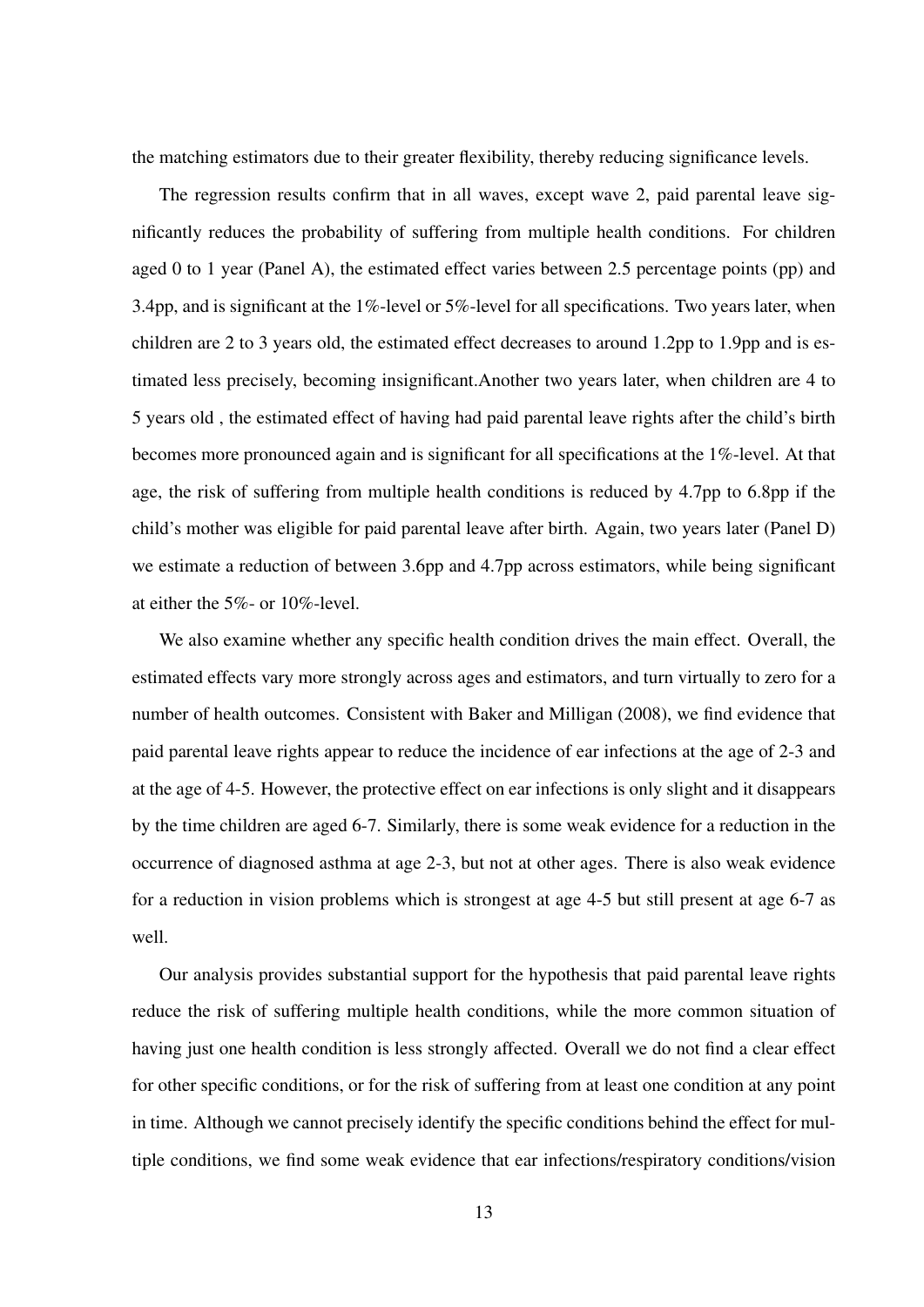problems may contribute to this effect.

#### 5.1 Transmission mechanisms

We have shown that paid parental leave rights positively impact on children's health. In this section we explore whether the three sets of transmission mechanisms from section 3.4 may mediate the effect of paid parental leave rights. To disentangle the different factors, we add control variables that represent possible transmission mechanisms to our preferred specification  $(3)^{15}$ in three steps. If those variables indeed form (part of) the reason why paid parental leave rights improve children's health, the estimated effect of paid parental leave itself should decrease or disappear when such control variables are added to the estimation.

Adding controls for breastfeeding, the second column of Table 5 shows that the estimated effects of paid parental leave rights on child health remain virtually unchanged (compared to column 1, which is based on specification 3 in Table 4 but estimated on the same sample as in columns 2 to 5 of Table 5). This finding suggests that other factors, uncorrelated with breastfeeding duration, drive the measured effect.

In a second step, we explore the role of parental health and add controls for measures of mothers' and fathers' physical and mental health in the years after birth: self-rated health and the 'Kessler k-6 Depression Scale'. Adding those variables for parents' health to the estimation does not change the estimated effect of paid parental leave rights on child health by much, indicating that parental health does not explain the measured effect.

In a third step, we test for child care utilisation as a driving force behind the phenomenon. We add indicators whether a child had a child care arrangement in the past month, whether this was a formal arrangement at a day care centre, and how many hours per week the child spent in care arrangement outside the family. Again, adding these indicators to the estimation has no impact on the estimated effect of paid parental leave rights on children's health.<sup>16</sup>

<sup>&</sup>lt;sup>15</sup>This specification includes the full set of controls, but applies OLS instead of the matching estimator. In the face of very stable point estimates across models for the full sample, we accept the slight decrease in flexibility of the functional form when using OLS instead of the matching estimator.

<sup>&</sup>lt;sup>16</sup>Although there are good theoretical reasons to assume a priori that the proposed transmission mechanisms will impact on children's health, empirically we find them to have relatively weak explanatory power - not only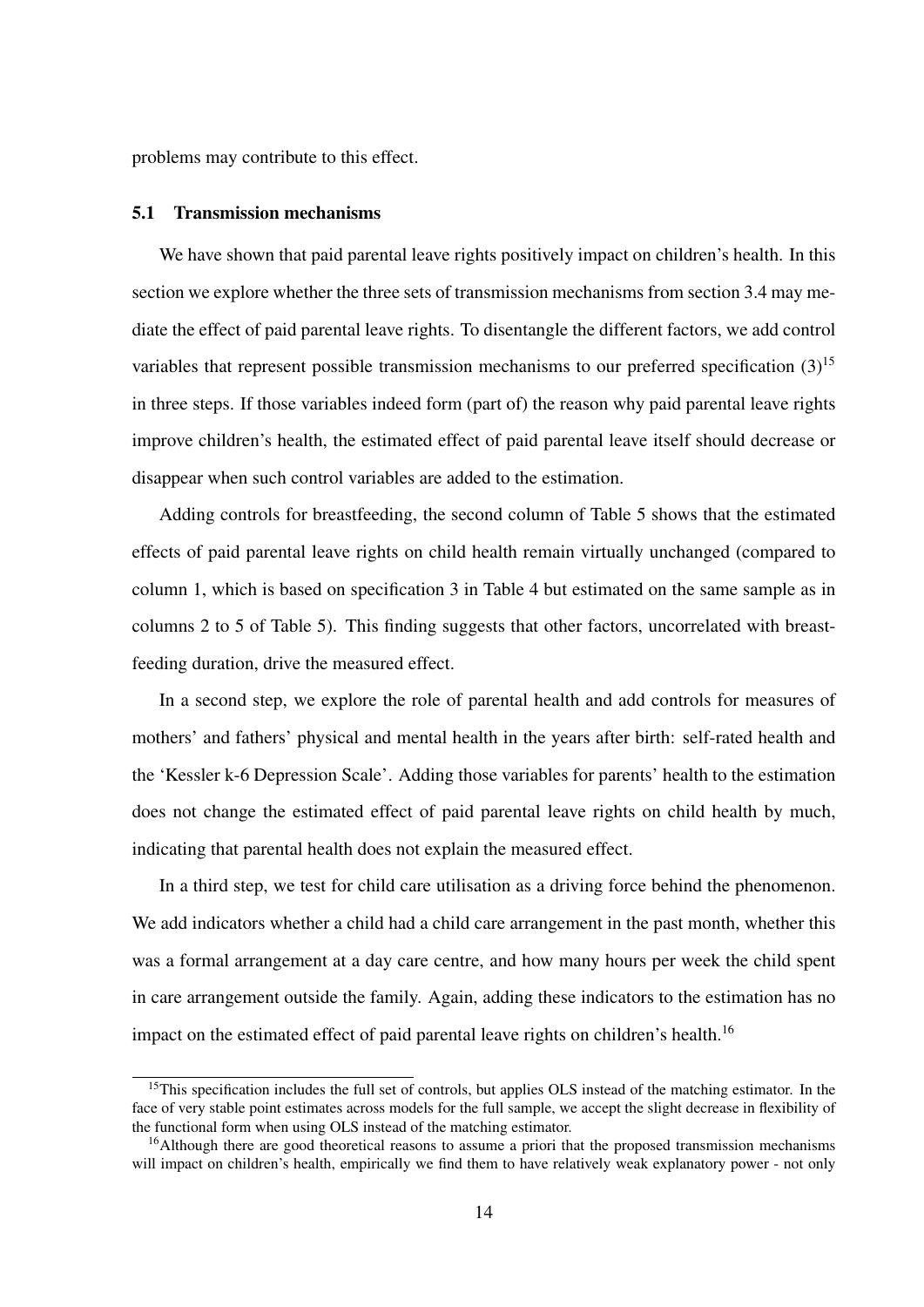Our analysis provides no evidence that any of the three examined transmission mechanisms explain the improvement of children's health caused by paid parental leave rights. Our analysis implies that improved health outcomes are due to some unobserved differences that we cannot explore due to data limitations. These factors could include early parenting behaviours that improve a child's immune system or their overall ability to cope with health risks in their environment, on a long-term basis.

#### 5.2 Heterogeneities

Because paid parental leave rights affect the probability of having multiple conditions, but do not greatly reduce the risk of having at least any one condition, we hypothesise the effect of paid parental leave rights to vary across the health distribution and to be stronger at its lower end. Given the literature documenting the child health-income gradient (Kuehnle, 2014), we expect heterogeneous effects of paid parental leave rights by parental socio-economic background. Moreover, paid parental leave rights can be seen as an increase in family wealth, or a relaxation of a family's budget constraint, either in terms of time or money. We hypothesise that the impact of an increase in wealth will be relatively greater for families with low overall wealth.

We estimate the effect of paid parental leave rights on the probability of suffering multiple health conditions by various measures of parental background: first, we estimate the effect separately for children whose mother's income in her last jobs before birth was below or above mother's median income, followed by two estimations for children with fathers (parents) whose income (combined income) is below or above the median; $17$  second, we divide children into those whose mothers (and fathers, respectively) do have a tertiary qualification versus those whose mothers/fathers do not. Splitting the sample of course leads to reduced sample sizes and

in explaining the impact of paid parental leave on children's health, but also in explaining children's health itself. The coefficients representing the proposed transmission mechanism are jointly significant at the 10-% level in 23 of the 71 regressions reported in Table 5. We find significant coefficients for indicators of child care utilisation and parental health, but not for breastfeeding. Significant effects mostly occur in the first three waves for health outcomes related to hearing or breathing, or having any health problem at the time of the survey. We find a significant impact of child care utilisation on hearing and breathing problems in all waves.

 $17$ The median in all three cases is conditional on being a mother, father or parent couple.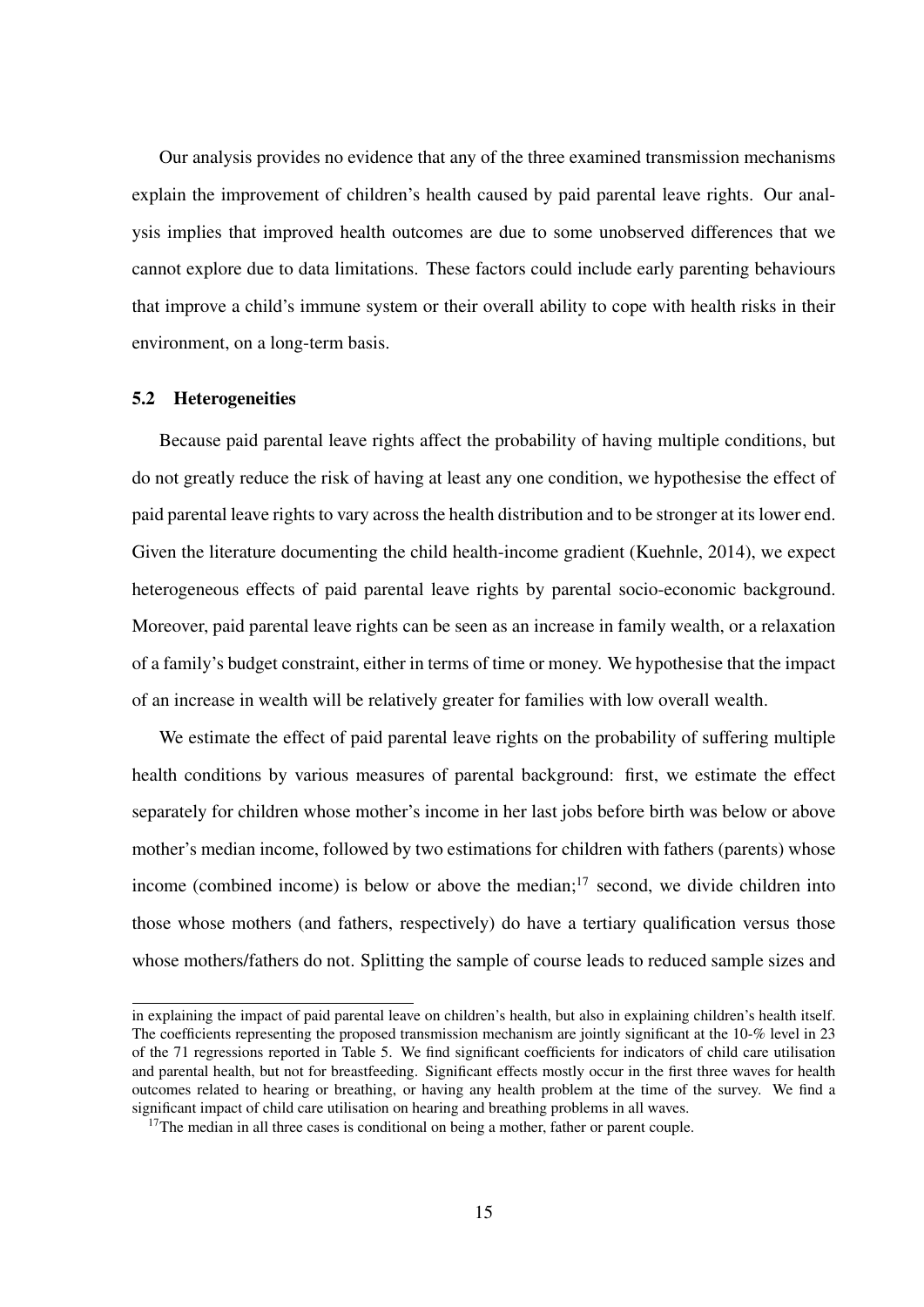increased standard errors, making it somewhat difficult to detect significant effects.<sup>18</sup> However, a systematic pattern emerges nonetheless.

Table 6 presents the results based on the preferred estimator - the OLS estimations with the full set of controls (specification 3). The advantageous effect of paid parental leave rights by parental background follows the same pattern along children's age as for the full sample. However, the effect is generally stronger for children whose parents do not have a tertiary degree, and weaker for children with higher parental education.<sup>19</sup> We also find stronger effects on average for children of low-income fathers or from low-income families. Thus, our evidence suggests that the advantageous effect of paid parental leave rights occurs predominantly among children with lower parental socio-economic background - a group that has a substantially *lower* chance of having access to paid parental leave coverage. In a situation where employer-provided leave, determined by individuals' bargaining power in wage negotiations, is usually granted to groups that benefit the least, a case can be made for government-provided leave, either in a universal paid parental leave rights scheme, or in a scheme targeted at parents from a less advantaged background.

The results show similar patterns as for the full sample when exploring transmission mechanisms for the subgroup of children with at least one parent without tertiary education in columns 2 to 5 of Table A.2.

#### 6 Conclusion

This paper examines the effect of paid parental leave rights, conditional on access to unpaid parental leave, on children's health. Previous evidence on paid parental leave rights' effects on children's health is scarce and mostly based on aggregated macro-data, which makes it difficult to control for confounding factors in the absence of randomised control trials. Our analysis

<sup>&</sup>lt;sup>18</sup>Estimating separately by mothers or fathers income based on median salary of course divides the sample in about two equally sized groups each; dividing the children in two groups along mothers' tertiary qualifications also creates two groups of nearly equal size. About a third of all children in the sample have a father with a tertiary education and two thirds have a father without one (compare Table 2).

 $19$ Column 1 in Table A.2 contains the full set of estimation results, using a sample restricted to children whose father or mother do not have a tertiary qualification, analogous to column 3 of Table 4.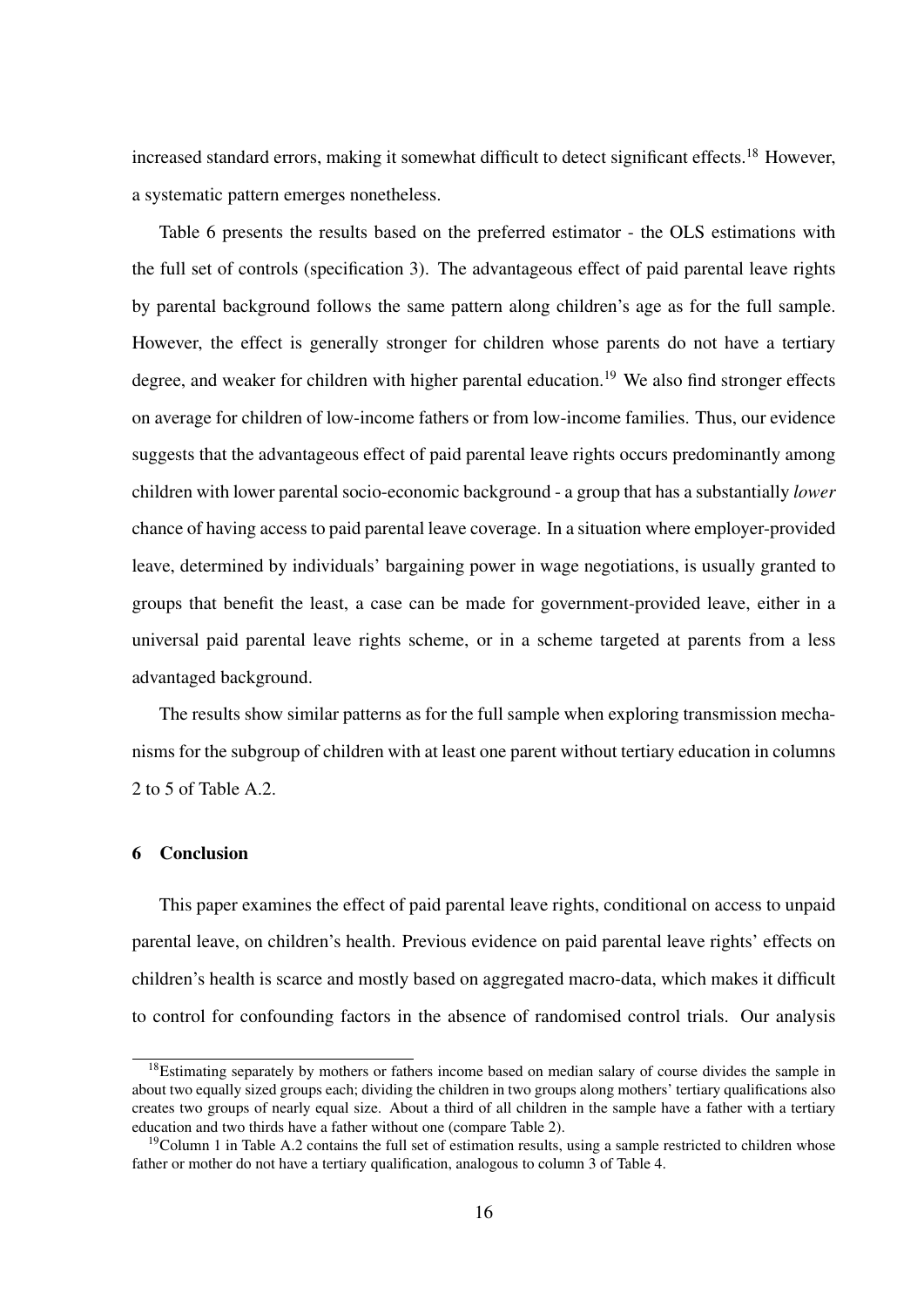uses an extremely rich micro-data set, which allows us to control for a very broad range of confounding factors, to estimate the effect of paid parental leave rights.

Our analysis shows that paid parental leave rights strongly reduce the probability of children having multiple health problems, with the effect varying from a minimum of just under 2pp at age 2-3 to a maximum of around 5pp at age 4-5. This implies that the effect is greater and thus of particular importance for children at the lower end of the health distribution. Moreover, the effect is stronger for children from lower socio-economic background, measured in terms of parental education and income, which again implies that less advantaged children have greater health improvements if their parents are granted paid parental leave rights.

These heterogeneities strongly suggest that mandatory, government-funded paid parental leave rights have an important advantage over voluntary, employer-funded paid parental leave rights. Typically, voluntarily provided leave is more likely to be granted to high-educated parents and parents on high incomes who have greater bargaining power in negotiating their salary packages. Highly educated parents who have high incomes also typically have healthier children. It is precisely the children of parents of lower socio-economic status who are typically in worse health, and who would benefit the most from having parents with access to paid parental leave, but those parents are unlikely to be covered by voluntary schemes. In such a situation, a mandatory government-funded parental leave scheme can have a much greater average impact per child than a voluntary employer-provided scheme.

The longitudinal nature of the data allows us to follow children over time, up to age 6-7, and the advantageous health effects of paid parental leave rights last into the children's first years of school. The health effect from paid parental leave therefore lasts at least several years after its direct effect on the mother's presence at home has faded. The advantageous health effects were measured for relatively short durations of paid parental leave: overall, mothers in Australia who have any leave at all, only have access to about 9 weeks on average, which is a relatively short time of financial investment. At the same time, this research shows that this short period of investment is linked to a long period of public health returns which further support the desirability of a government-funded paid parental leave scheme. However, future research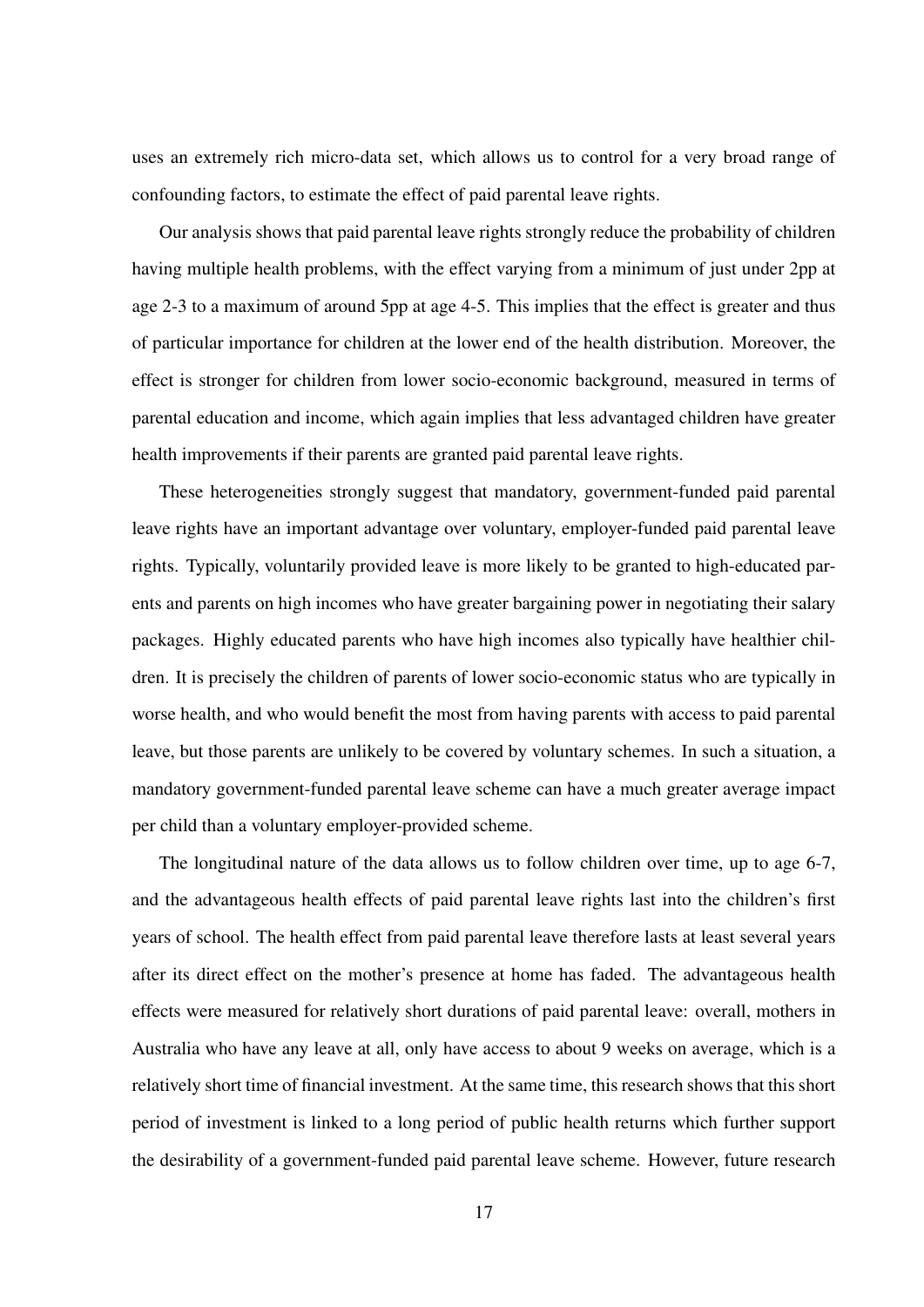needs to explore in more detail which transmission mechanisms account for the positive effect of parental leave rights on child health.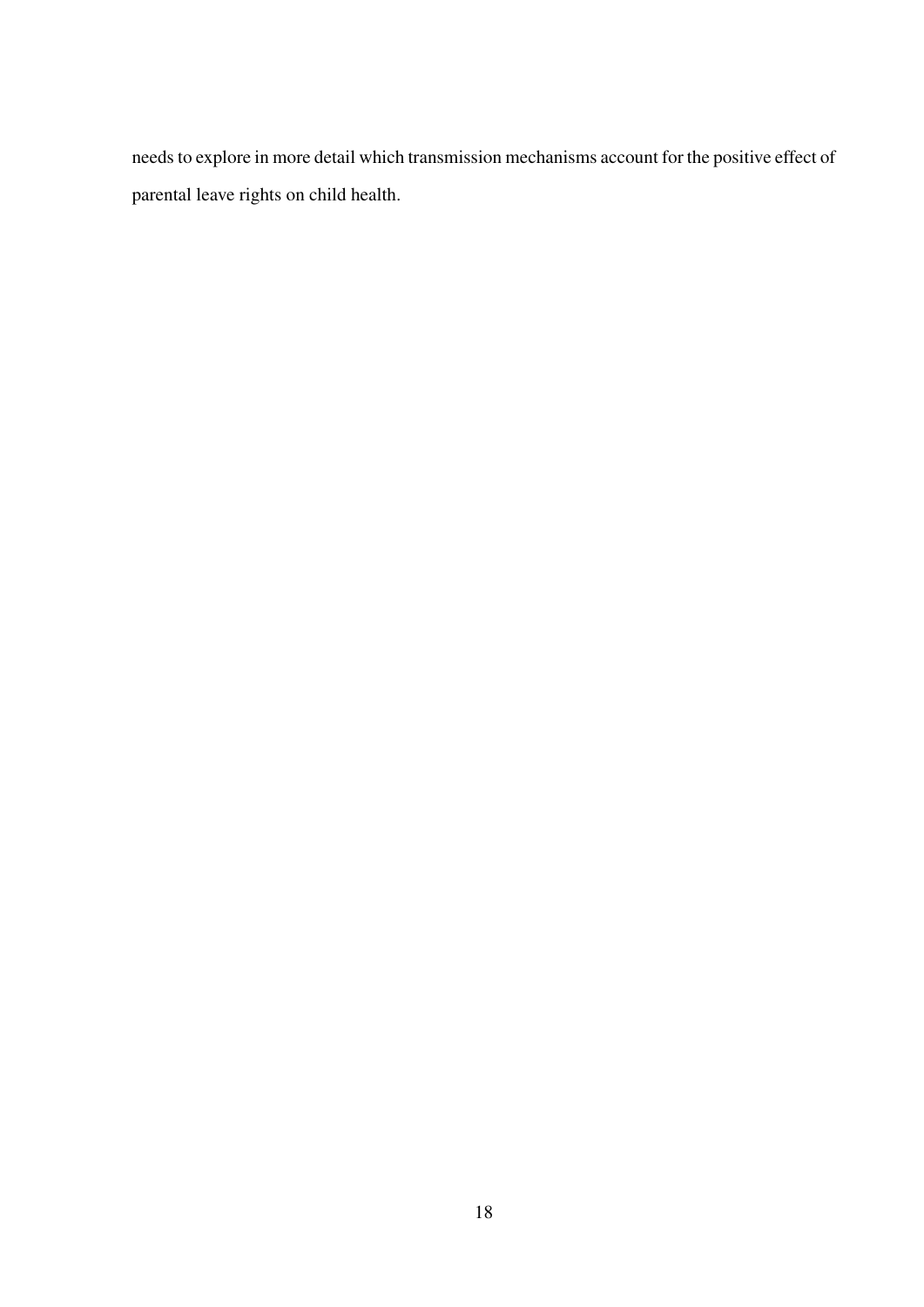#### References

- Armstrong, J. and J. J. Reilly (2002). Breastfeeding and lowering the risk of childhood obesity. *The Lancet 359*(9322), 2003–2004.
- Baker, M. and K. Milligan (2008). Maternal employment, breastfeeding, and health: evidence from maternity leave mandates. *Journal of Health Economics 27*(4), 871–887.
- Baker, M. and K. Milligan (2010). Evidence from maternity leave expansions of the impact of maternal care on early child development. *Journal of Human Resources 45*(1), 1–32.
- Beck, C. T. (1998). The effects of postpartum depression on child development: A metaanalysis. *Archives of Psychiatric Nursing 12*(1), 12–20.
- Berger, L. M., J. Hill, and J. Waldfogel (2005). Maternity leave, early maternal employment and child health and development in the US. *The Economic Journal 115*(501), F29–F47.
- Caliendo, M. and S. Kopeinig (2008). Some practical guidance for the implementation of propensity score matching. *Journal of Economic Surveys 22*(1), 31–72.
- Carneiro, P., K. V. Loken, and K. G. Salvanes (2011). A flying start? maternity leave benefits and long run outcomes of children.
- Case, A. and C. Paxson (2010). Causes and consequences of early-life health. *Demography 47*(1), S65–S85.
- Chatterji, P. and S. Markowitz (2005). Does the length of maternity leave affect maternal health? *Southern Economic Journal 72*(1), 16.
- Cooper, P. J. and L. Murray (1998). Postnatal depression. *BMJ (Clinical research ed.) 316*(7148), 1884–1886.
- Cunha, F. and J. Heckman (2007). The technology of skill formation. *American Economic Review 97*(2), 31–47.
- Currie, J. (2009). Healthy, wealthy, and wise: Socioeconomic status, poor health in childhood, and human capital development. *Journal of Economic Literature 47*(1), 87–122.
- Currie, J., M. Stabile, P. Manivong, and L. L. Roos (2010). Child health and young adult outcomes. *Journal of Human Resources 45*(3), 517–548.
- Danzer, N. and V. Lavy (2013). Parental leave and children's schooling outcomes: Quasiexperimental evidence from a large parental leave reform. Number No. w19452 in NBER Working Paper Series. National Bureau of Economic Research, Inc.
- Der, G., G. D. Batty, and I. J. Deary (2006). Effect of breast feeding on intelligence in children: prospective study, sibling pairs analysis, and meta-analysis. *BMJ (Clinical research ed.) 333*(7575), 945.
- Dustmann, C. and U. Schönberg (2012). Expansions in maternity leave coverage and children's long-term outcomes. *American Economic Journal: Applied Economics 4*(3), 190–224.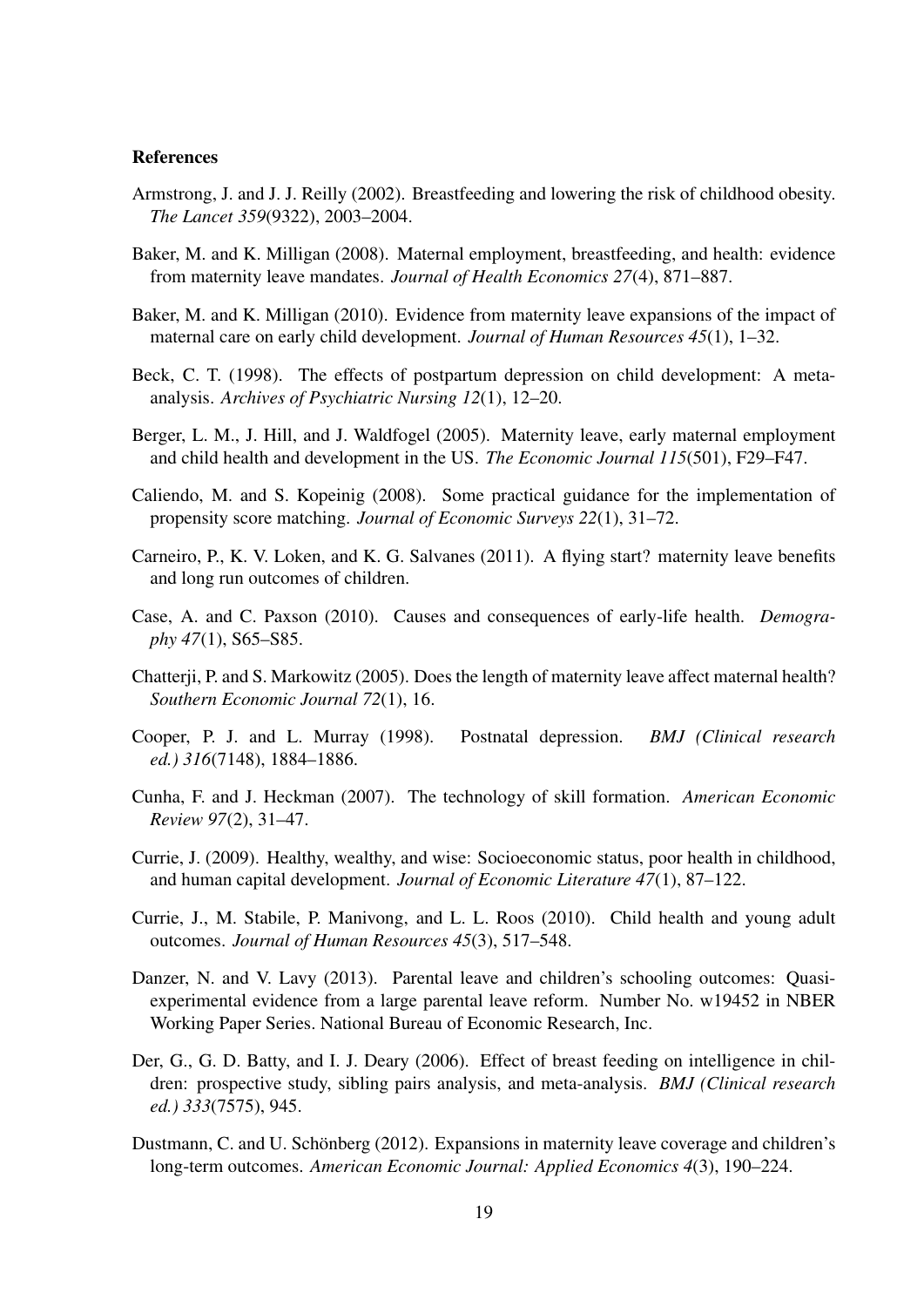- Engster, D. and H. O. Stensöta (2011). Do family policy regimes matter for children's wellbeing? *Social Politics: International Studies in Gender, State & Society 18*(1), 82–124.
- EOWA (Equal Opportunity for Women in the Workplace Agency) (2010). Annual report 2009/10. Technical report, Equal Opportunity for Women in the Workplace Agency.
- Hanel, B. (2013). The impact of paid maternity leave rights on labour market outcomes. *Economic Record 89*(286), 339–366.
- Heckman, J. J., H. Ichimura, and P. Todd (1998). Matching as an econometric evaluation estimator. *Review of Economic Studies 65*(2), 261–294.
- Kramer, M. S., F. Aboud, E. Mironova, I. Vanilovich, R. W. Platt, L. Matush, S. Igumnov, E. Fombonne, N. Bogdanovich, T. Ducruet, J.-P. Collet, B. Chalmers, E. Hodnett, S. Davidovsky, O. Skugarevsky, O. Trofimovich, L. Kozlova, and S. Shapiro (2008). Breastfeeding and child cognitive development: new evidence from a large randomized trial. *Archives of General Psychiatry 65*(5), 578–584.
- Kramer, M. S., B. Chalmers, E. D. Hodnett, Z. Sevkovskaya, I. Dzikovich, S. Shapiro, J.-P. Collet, I. Vanilovich, I. Mezen, T. Ducruet, G. Shishko, V. Zubovich, D. Mknuik, E. Gluchanina, V. Dombrovskiy, A. Ustinovitch, T. Kot, N. Bogdanovich, L. Ovchinikova, E. Helsing, and for the PROBIT Study Group (2001). Promotion of breastfeeding intervention trial (probit). *Journal of American Medical Association 285*(4), 413.
- Kuehnle, D. (2014). The causal effect of family income on child health in the UK. *Journal of Health Economics 36*, 137–150.
- Liu, Q. and O. N. Skans (2010). The duration of paid parental leave and children's scholastic performance. *The BE Journal of Economic Analysis & Policy 10*(1).
- Murray, L. and P. J. Cooper (1997). Editorial: Postpartum depression and child development. *Psychological Medicine 27*(2), 253–260.
- Odijk, J., I. Kull, M. P. Borres, P. Brandtzaeg, U. Edberg, L. A. Hanson, A. Host, M. Kuitunen, S. F. Olsen, S. Skerfving, J. Sundell, and S. Wille (2003). Breastfeeding and allergic disease: a multidisciplinary review of the literature (1966-2001) on the mode of early feeding in infancy and its impact on later atopic manifestations. *Allergy 58*(9), 833–843.
- Rasmussen, A. W. (2010). Increasing the length of parents' birth-related leave: The effect on children's long-term educational outcomes. *Labour Economics 17*(1), 91–100.
- Rosenbaum, P. R. and D. B. Rubin (1983). The central role of the propensity score in observational studies for causal effects. *Biometrika 70*(1), 41–55.
- Rosenbaum, P. R. and D. B. Rubin (1985). Constructing a control group using multivariate matched sampling methods that incorporate the propensity score. *The American Statistician 39*(1), 33–38.
- Rossin, M. (2011). The effects of maternity leave on children's birth and infant health outcomes in the united states. *Journal of Health Economics 30*(2), 221–239.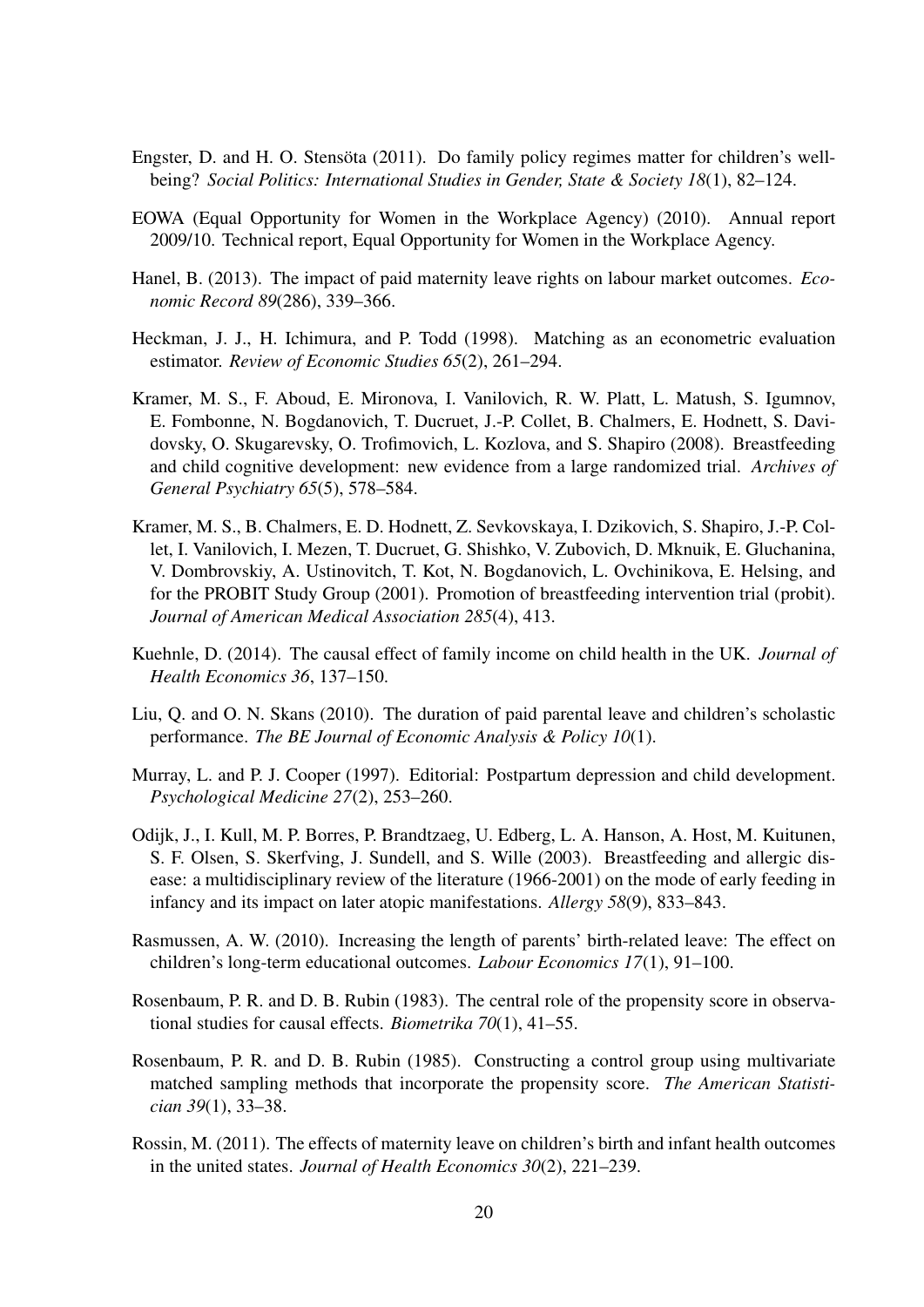- Ruhm, C. J. (2000). Parental leave and child health. *Journal of Health Economics 19*(6), 931– 960.
- Smith, J. and P. Todd (2005). Does matching overcome lalonde's critique of nonexperimental estimators? *Journal of Econometrics 125*(1-2), 305–353.
- Soloff, C., D. Lawrence, and R. Johnstone (2005). LSAC technical paper no. 1: Sample design. *Melbourne, Australia: Australian Institute of Family Studies*.
- Tanaka, S. (2005). Parental leave and child health across OECD countries. *The Economic Journal 115*(501), F7–F28.
- WGEA (2012). Industry Snapshots All Industries. https://www.wgea.gov.au/ sites/default/files/All\_Industries\_2012.pdf. Workplace Gender Equality Agencey [Online; retrieved 24/11/2014].
- WGEA (2013). Annual Report 2012-2013. https://www.wgea.gov.au/sites/ default/files/wgea\_annual\_report\_12\_13.pdf. Workplace Gender Equality Agencey [Online; retrieved 24/11/2014].
- Winegarden, C. R. and P. M. Bracy (1995). Demographic consequences of maternal-leave programs in industrial countries: evidence from fixed-effects models. *Southern Economic Journal*, 1020–1035.
- World Health Organization and Unicef (2003). Global strategy for infant and young child feeding.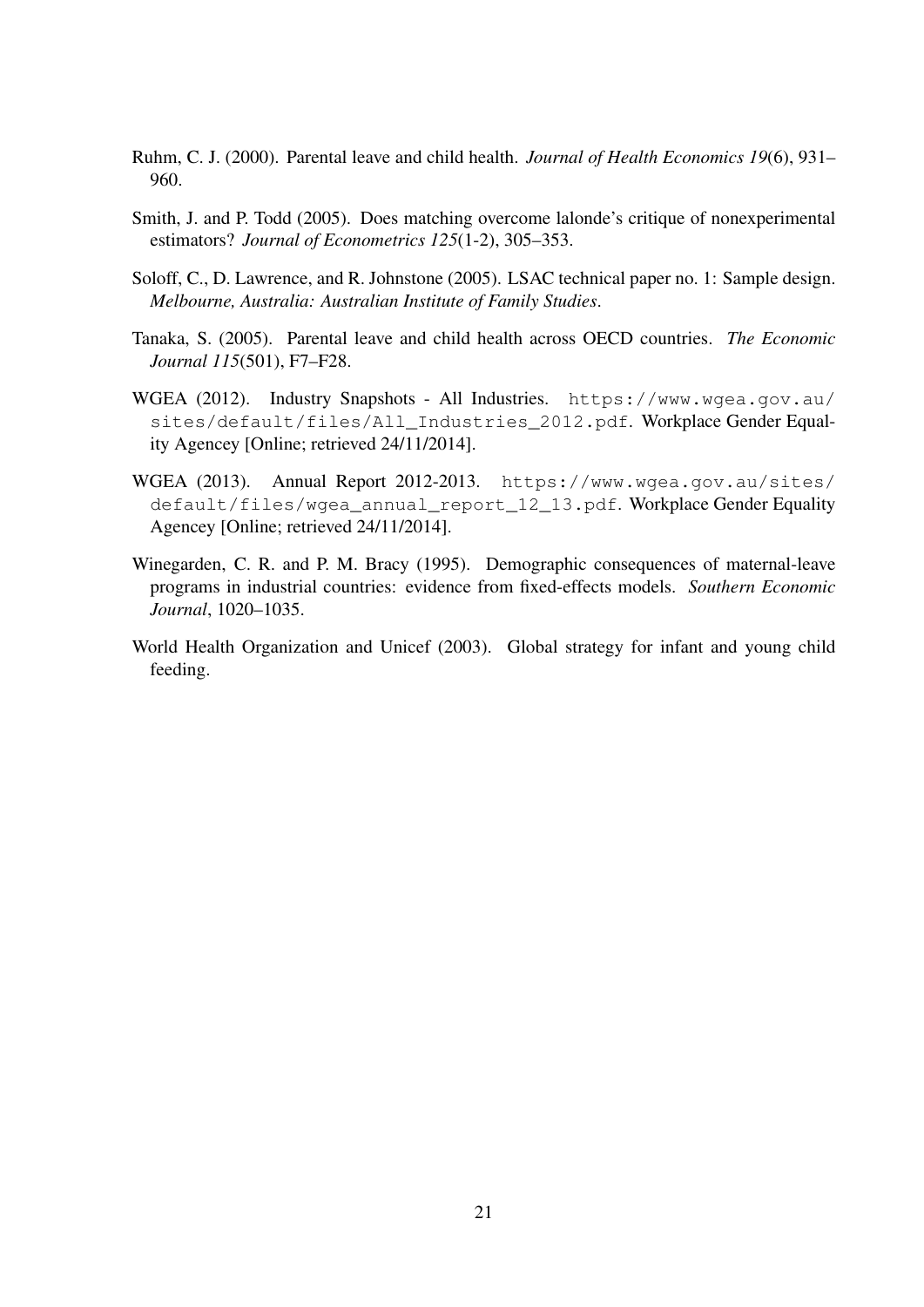|                              |              | $W$ ave  |             |                      | Wave 2                 |             |                                                                                               | Wave 3                                                                                                                                                                                                                                                                                                        |         |                                                                                                                                                                                                 | Wave <sub>4</sub>                                                             |                                                                                                                               |
|------------------------------|--------------|----------|-------------|----------------------|------------------------|-------------|-----------------------------------------------------------------------------------------------|---------------------------------------------------------------------------------------------------------------------------------------------------------------------------------------------------------------------------------------------------------------------------------------------------------------|---------|-------------------------------------------------------------------------------------------------------------------------------------------------------------------------------------------------|-------------------------------------------------------------------------------|-------------------------------------------------------------------------------------------------------------------------------|
|                              | not eligible | eligible | value<br>Ļ, | not eligible         | eligible               | p-value     | not eligible                                                                                  | eligible                                                                                                                                                                                                                                                                                                      | p-value | not eligible                                                                                                                                                                                    | eligible                                                                      | p-value                                                                                                                       |
| Ongoing health problem       | 27.01        | 27.32    | 884         |                      |                        |             |                                                                                               | 32.95                                                                                                                                                                                                                                                                                                         | 226     |                                                                                                                                                                                                 |                                                                               |                                                                                                                               |
| >1 health problem            | $6\dot{4}$   | 4.34     |             | $\frac{31.55}{8.04}$ | 29.88<br>5.73<br>18.01 |             | 35.7                                                                                          | 8.26                                                                                                                                                                                                                                                                                                          |         |                                                                                                                                                                                                 |                                                                               |                                                                                                                               |
| Had an injury                | 5.92         | 5.92     |             |                      |                        |             |                                                                                               |                                                                                                                                                                                                                                                                                                               |         |                                                                                                                                                                                                 |                                                                               |                                                                                                                               |
| Vision problems              | 66           | 1.38     |             |                      |                        |             | $14.3$<br>$4.25$<br>$7.4$<br>$7.4$<br>$7.6$<br>$14.3$<br>$14.3$<br>$14.3$<br>$14.3$<br>$14.3$ | $\begin{array}{c} 13.43 \\ 2.07 \\ 4.53 \\ 5.55 \\ 6.16 \\ 1.59 \\ 1.59 \\ 1.59 \\ 1.59 \\ 1.59 \\ 1.59 \\ 1.59 \\ 1.59 \\ 1.59 \\ 1.59 \\ 1.59 \\ 1.59 \\ 1.59 \\ 1.59 \\ 1.59 \\ 1.59 \\ 1.59 \\ 1.59 \\ 1.59 \\ 1.59 \\ 1.59 \\ 1.59 \\ 1.59 \\ 1.59 \\ 1.59 \\ 1.59 \\ 1.59 \\ 1.59 \\ 1.59 \\ 1.59 \\ 1$ |         | 43.31<br>16.67<br>13.38<br>8.46<br>5.93                                                                                                                                                         | $40.8$<br>12.47<br>12.9<br>14.12<br>4.12<br>2.22                              |                                                                                                                               |
| Ear infections               | 3.44         | 2.47     |             | 6.09                 | 3.62                   | .014        |                                                                                               |                                                                                                                                                                                                                                                                                                               |         |                                                                                                                                                                                                 |                                                                               |                                                                                                                               |
| Hearing problems             | र्यु         | 39       |             |                      |                        |             |                                                                                               |                                                                                                                                                                                                                                                                                                               |         |                                                                                                                                                                                                 |                                                                               |                                                                                                                               |
| Food or digestive allergies  | 5.57         | 5.13     |             |                      |                        | 507<br>110. |                                                                                               |                                                                                                                                                                                                                                                                                                               |         |                                                                                                                                                                                                 |                                                                               |                                                                                                                               |
| Had wheezing/whistling       | 15.05        | 12.13    |             | 9.87<br>25.21        | 8.95                   |             |                                                                                               |                                                                                                                                                                                                                                                                                                               |         | 17.42                                                                                                                                                                                           | 15.12                                                                         | .193                                                                                                                          |
| Diagnosed bronchiolitis      | 1.61         | 9.76     | 198         |                      |                        |             |                                                                                               |                                                                                                                                                                                                                                                                                                               |         |                                                                                                                                                                                                 |                                                                               |                                                                                                                               |
| Recurrent abdominal pain     |              |          |             | $\overline{58}$      | 1.41                   | 271         | $\frac{1.62}{20.77}$                                                                          | 1.55                                                                                                                                                                                                                                                                                                          |         |                                                                                                                                                                                                 |                                                                               |                                                                                                                               |
| Diagnosed asthma             |              |          |             | 13.64                |                        | 015         |                                                                                               |                                                                                                                                                                                                                                                                                                               |         |                                                                                                                                                                                                 |                                                                               |                                                                                                                               |
| Frequent headaches           |              |          |             |                      |                        |             |                                                                                               | $\approx$ -1                                                                                                                                                                                                                                                                                                  |         |                                                                                                                                                                                                 |                                                                               |                                                                                                                               |
| Attention deficit disorder   |              |          |             |                      |                        |             |                                                                                               |                                                                                                                                                                                                                                                                                                               |         |                                                                                                                                                                                                 |                                                                               |                                                                                                                               |
| Recurrent other bodily pain  |              |          |             |                      |                        |             |                                                                                               |                                                                                                                                                                                                                                                                                                               |         |                                                                                                                                                                                                 |                                                                               |                                                                                                                               |
| Bone, joint/muscle problem   |              |          |             |                      |                        |             |                                                                                               |                                                                                                                                                                                                                                                                                                               |         |                                                                                                                                                                                                 |                                                                               |                                                                                                                               |
| Anxiety disorder, depression |              |          |             |                      |                        |             |                                                                                               |                                                                                                                                                                                                                                                                                                               |         | $3.03\n7.49\n3.03\n1.26\n1.58\n1.53\n2.53\n2.53\n2.53\n2.53\n2.53\n2.53\n2.53\n2.53\n2.53\n2.53\n2.53\n2.53\n2.53\n2.53\n2.53\n2.53\n2.53\n2.53\n2.53\n2.53\n2.53\n2.53\n2.53\n2.53\n2.53\n2.5$ | $4.55$<br>$23.89$<br>$1.57$<br>$1.59$<br>$1.59$<br>$1.69$<br>$1.69$<br>$1.69$ | $\frac{2}{3}$ $\frac{8}{3}$ $\frac{3}{3}$ $\frac{8}{3}$ $\frac{8}{3}$ $\frac{8}{3}$ $\frac{4}{3}$ $\frac{3}{4}$ $\frac{3}{4}$ |
| Epilepsy or seizure disorder |              |          |             |                      |                        |             |                                                                                               |                                                                                                                                                                                                                                                                                                               |         |                                                                                                                                                                                                 |                                                                               |                                                                                                                               |
| Z                            | 844          | 1014     |             | 821                  | 994                    |             | 804                                                                                           | 968                                                                                                                                                                                                                                                                                                           |         | 792                                                                                                                                                                                             | 946                                                                           |                                                                                                                               |

Table 1: Descriptive statistics: incidence of child health problems (in %) by mother's eligibility status. Table 1: Descriptive statistics: incidence of child health problems (in %) by mother's eligibility status.

22

Note: The grey cells represent the waves for which the difference in a specific child health outcome for eligible and non-eligible mothers is significant at the 10%-level.

Source: Longitudinal study of Australian children (LSAC).<br>Note: The grey cells represent the waves for which the difference in a specific child health outcome for eligible and non-eligible mothers is significant at the 10%

Source: Longitudinal study of Australian children (LSAC).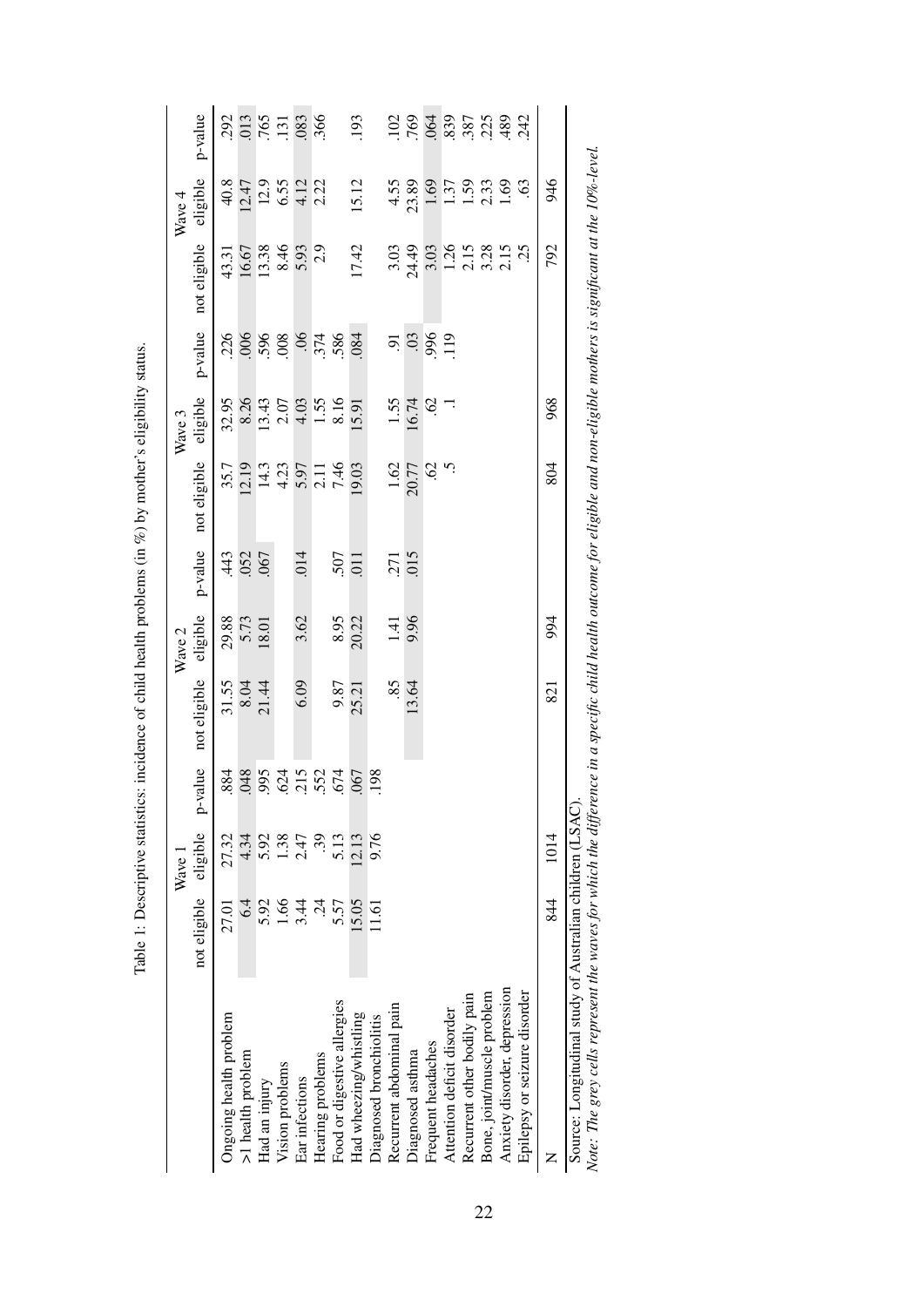|                                                               | not eligible | eligible | p-value |
|---------------------------------------------------------------|--------------|----------|---------|
| Mother's characteristics                                      |              |          |         |
| Age at birth (a): under $27$ yrs, 2 mths                      | 19.53        | 14.97    | .000    |
| Age at birth (a): 27 yrs, 3 mths to 31 yrs                    | 29.41        | 25.65    | .000    |
| Age at birth (a): 31 yrs, 1 mths to 34 yrs, 4 mths            | 28           | 31.06    | .005    |
| Age at birth (a): 34 yrs, 5 mths and over                     | 23.06        | 28.33    | .000    |
| Number of other children at birth: None                       | 58.11        | 54.46    | .002    |
| Number of other children at birth: One                        | 30.6         | 33.99    | .002    |
| Number of other children at birth: Two or more                | 11.28        | 11.55    | .725    |
| No trade certificate, Year 12 not finished                    | 9.57         | 6.71     | .000    |
| No trade certificate, Year 12 finished                        | 16.25        | 10.96    | .000    |
| Trade certificate, Year 12 not finished                       | 12.24        | 6.94     | .000    |
| Trade certificate, Year 12 finished                           | 17.02        | 9.28     | .000    |
| Advanced diploma/ diploma                                     | 10.86        | 9.46     | .051    |
| Bachelor degree                                               | 19.96        | 33.2     | .000    |
| Graduate diploma/ certificate                                 | 6.65         | 9.1      | .000    |
| Post-graduate degree                                          | 7.45         | 14.35    | .000    |
| Australian born                                               | 84.36        | 86.92    | .002    |
| Indigenous                                                    | .98          | .71      | .215    |
| Mother in a long-term relationship                            | 89.76        | 92.35    | .000    |
| Remoteness: Highly accessible                                 | 54.86        | 57.16    | .05     |
| Remoteness: Accessible                                        | 24.87        | 21.7     | .002    |
| Remoteness: Moderately accessible, remote or very remote      | 20.27        | 21.14    | .367    |
| Father's characteristics                                      |              |          |         |
| There is no father/ no relationship with child's father       | 6.01         | 4.26     | .001    |
| Child's father is mother's husband                            | 76.76        | 82.18    | .000    |
| Child's father is mother's de facto partner                   | 17.23        | 13.56    | .000    |
| Age at birth (Father) (a): under 28 yrs, 2 mths               | 19.87        | 14.64    | .000    |
| Age at birth (Father) (a): 28 yrs, 3 mths to 32 yrs, 5 mths   | 28.49        | 29.83    | .213    |
| Age at birth (Father) (a): 32 yrs, 6 mths to 36 yrs, 7 mths   | 29.75        | 29.58    | .876    |
| Age at birth (Father) (a): 36 yrs, 8 mths and over            | 21.9         | 25.96    | .000    |
| Education (Father) No trade certificate, Year 12 not finished | 18.4         | 12.6     | .000    |
| Education (Father) No trade certificate, Year 12 finished     | 11.71        | 9.71     | .006    |
| Education (Father) Trade certificate, Year 12 not finished    | 22.57        | 17.9     | .000    |
| Education (Father) Trade certificate, Year 12 finished        | 13.95        | 12.32    | .040    |
| Education (Father) Advanced diploma/diploma                   | 7.64         | 9.33     | .011    |
| Education (Father) Bachelor degree                            | 14.44        | 21.11    | .000    |
| Education (Father) Graduate diploma/ certificate              | 5.18         | 7.5      | .000    |
| Education (Father) Post-graduate degree                       | 6.1          | 9.54     | .000    |
| Salary per week (Father)                                      | 922.62       | 1054.31  | .000    |
| Salary per week missing (Father)                              | 2.58         | 2.22     | .322    |

Table 2: Descriptives characteristics

Continued on next page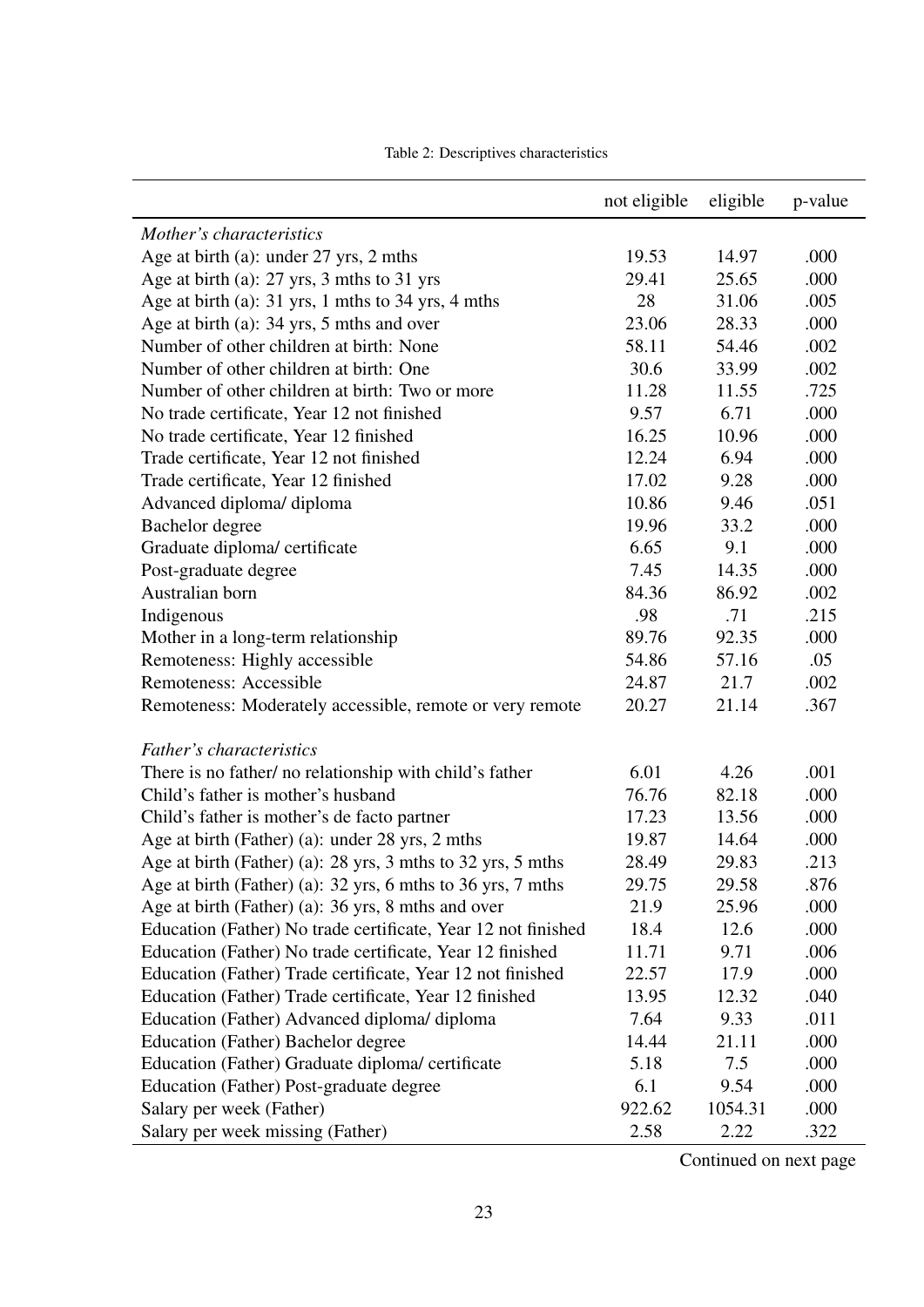|                                                          | not eligible | eligible | p-value |
|----------------------------------------------------------|--------------|----------|---------|
|                                                          |              |          |         |
| Pregnancy and birth                                      |              |          |         |
| Alcohol during first trimester: Never                    | 69.33        | 71.39    | .057    |
| Alcohol during first trimester: Less than once a week    | 23.03        | 20.17    | .003    |
| Alcohol during first trimester: At least once a week     | 7.64         | 8.44     | .213    |
| Alcohol during 2nd trimester: Never                      | 60.75        | 59.84    | .435    |
| Alcohol during 2nd trimester: Less than once a week      | 28.37        | 26.57    | .089    |
| Alcohol during 2nd trimester: At least once a week       | 10.89        | 13.59    | .001    |
| Alcohol during 3rd trimester: Never                      | 60.29        | 55.99    | .000    |
| Alcohol during 3rd trimester: Less than once a week      | 29.22        | 29.14    | .940    |
| Alcohol during 3rd trimester: At least once a week       | 10.49        | 14.86    | .000    |
| Cigarettes during first trimester: Never                 | 87.67        | 90.59    | .000    |
| Cigarettes during first trimester: Less than once a week | 1.44         | 1.22     | .422    |
| Cigarettes during first trimester: At least once a week  | 10.89        | 8.18     | .000    |
| Cigarettes during 2nd trimester: Never                   | 89.45        | 91.69    | .001    |
| Cigarettes during 2nd trimester: Less than once a week   | 1.32         | 1.12     | .448    |
| Cigarettes during 2nd trimester: At least once a week    | 9.23         | 7.19     | .002    |
| Cigarettes during 3rd trimester: Never                   | 89.73        | 91.76    | .003    |
| Cigarettes during 3rd trimester: Less than once a week   | 1.53         | 1.43     | .712    |
| Cigarettes during 3rd trimester: At least once a week    | 8.74         | 6.81     | .002    |
| <b>Diabetes</b>                                          | 5.18         | 4.56     | .224    |
| High blood pressure requiring treatment                  | 9.41         | 6.2      | .000    |
| Stress, anxiety or depression                            | 16.1         | 14.66    | .092    |
| Mother took prescribed medicine during pregnancy         | 27.66        | 28.66    | .349    |
| $>=$ 10 medical visits/check-ups during pregnancy        | 72.09        | 71.11    | .358    |
| Weeks of gestation                                       | 39.19        | 39.21    | .605    |
| Birth on time                                            | 89.7         | 88.99    | .332    |
| Birth type: Natural                                      | 58.51        | 57.29    | .298    |
| Birth type: Cesarean                                     | 31.19        | 31.16    | .979    |
| Birth type: Other                                        | 10.3         | 11.55    | .093    |
|                                                          |              |          |         |
| Mother's pre-birth employment characteristics            |              |          |         |
| Salary per week                                          | 624.87       | 821.05   | .000    |
| Hours per week: <10 hours/week                           | 4.78         | 4.28     | .309    |
| Hours per week: 10-19 hours/week                         | 14.32        | 11.78    | .001    |
| Hours per week: 20-29 hours/week                         | 16.68        | 17.72    | .246    |
| Hours per week: 30-39 hours/week                         | 37.07        | 35.85    | .283    |
| Hours per week: 40-49 hours/week                         | 23.34        | 24.55    | .229    |
| Hours per week: >=50 hours/week                          | 3.8          | 5.81     | .000    |
| Size of employer: $\leq 5$ employees                     | 9.38         | 5.28     | .000    |
| Size of employer: 5-19 employees                         | 24.04        | 11.19    | .000    |
| Size of employer: 20-99 employees                        | 22.02        | 15.96    | .000    |

Continued on next page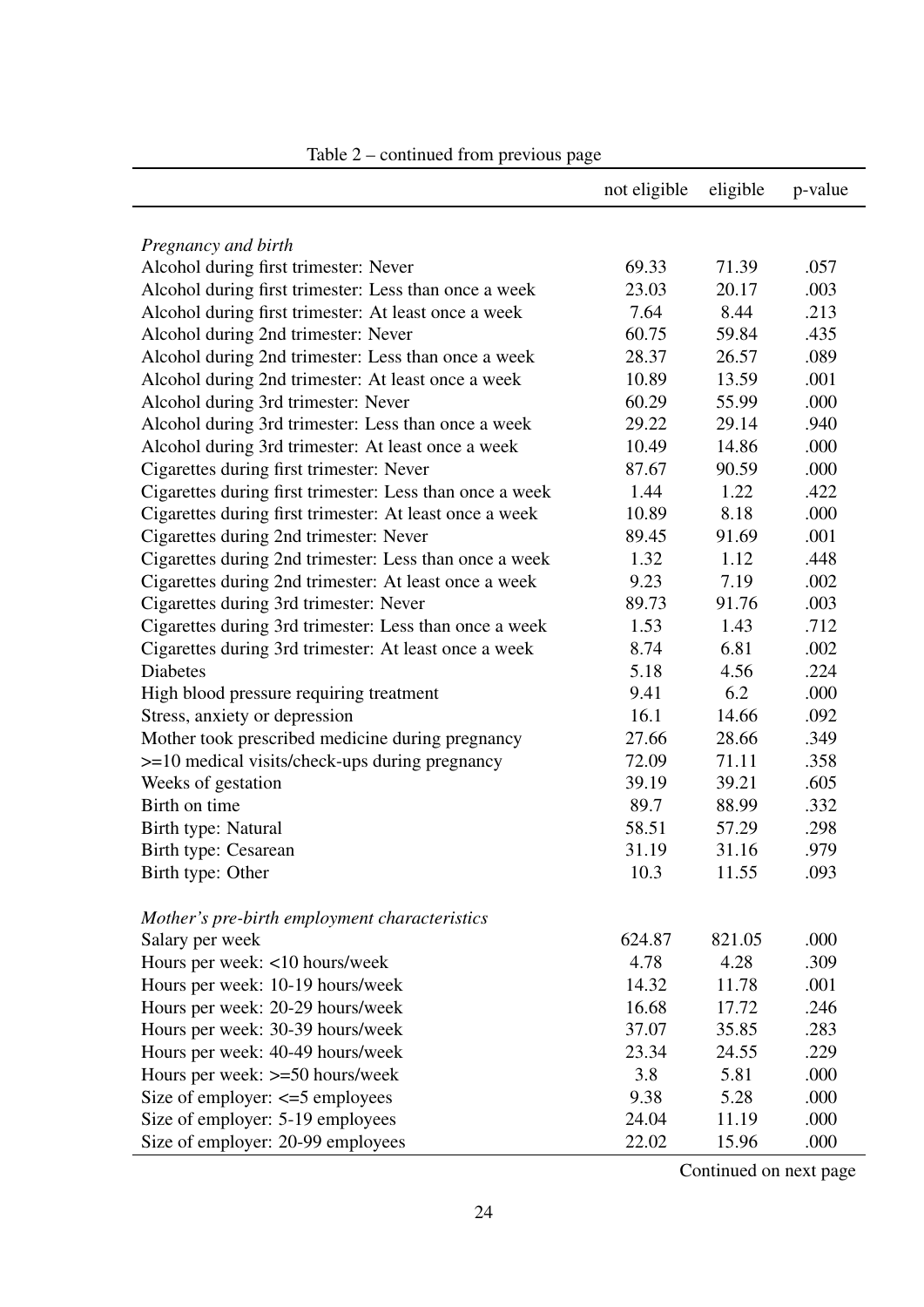|                                     | not eligible | eligible | p-value |
|-------------------------------------|--------------|----------|---------|
| Size of employer: 100-499 employees | 14.78        | 14.97    | .825    |
| Size of employer: $>=500$ employees | 29.78        | 52.6     | .000    |
| Union member                        | 20.06        | 44.01    | .000    |
| <b>Public Sector</b>                | 16.25        | 54.92    | .000    |
| N                                   | 844          | 1014     |         |

# Table 2 – continued from previous page

Source: Longitudinal study of Australian children (LSAC), own calculations

Note: a) age at birth of the mother and age at birth of the father are divided into four quartiles using data for all children in the LSAC Birth cohort. The age bounds listed are the cut-off points for each of these quartiles.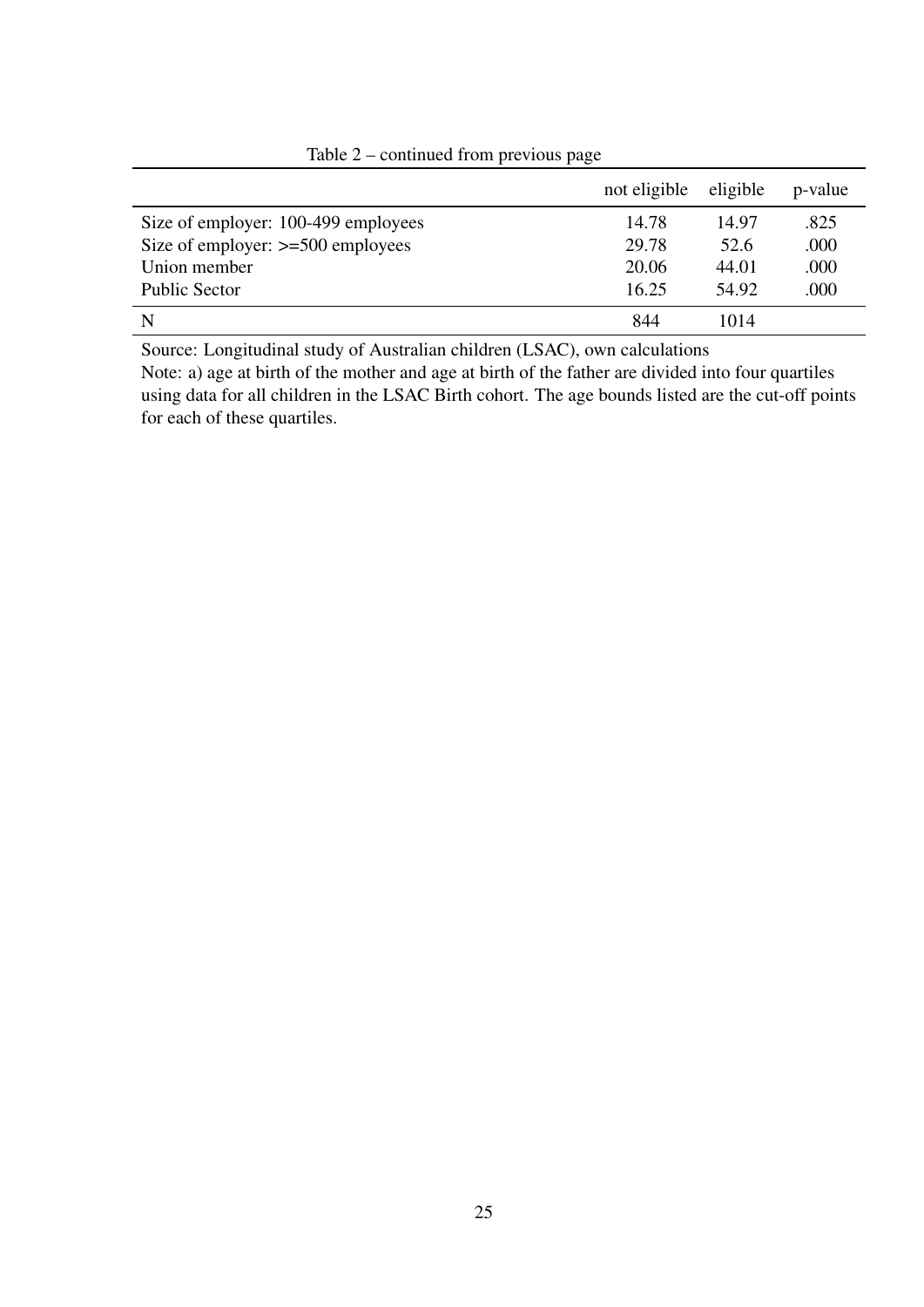|                                                               | not eligible | eligible | p-value |
|---------------------------------------------------------------|--------------|----------|---------|
| Mother's characteristics                                      |              |          |         |
| Age at birth (a): under 27 yrs, 2 mths                        | 17.35        | 15.38    | .27     |
| Age at birth (a): $27 \text{ yrs}$ , 3 mths to 31 yrs         | 26.97        | 26.06    | .67     |
| Age at birth (a): 31 yrs, 1 mths to 34 yrs, 4 mths            | 31.39        | 30.99    | .86     |
| Age at birth (a): 34 yrs, 5 mths and over                     | 24.29        | 27.58    | .12     |
| Siblings at birth: None                                       | 52.73        | 53.76    | .67     |
| Siblings at birth: One                                        | 35.31        | 34.27    | .65     |
| Siblings at birth: Two or more                                | 11.96        | 11.97    | .99     |
| No trade certificate, Year 12 not finished                    | 7.14         | 7.16     | .99     |
| No trade certificate, Year 12 finished                        | 10.44        | 11.85    | .35     |
| Trade certificate, Year 12 not finished                       | 7.93         | 7.28     | .61     |
| Trade certificate, Year 12 finished                           | 9.77         | 9.86     | .95     |
| Advanced diploma/ diploma                                     | 8.84         | 10.09    | .38     |
| Bachelor degree                                               | 34.65        | 30.87    | .10     |
| Graduate diploma/ certificate                                 | 8.52         | 9.15     | .65     |
| Post-graduate degree                                          | 12.7         | 13.73    | .53     |
| Australian born                                               | 88.46        | 86.85    | .32     |
| Indigenous                                                    | 1.05         | .7       | .45     |
| Mother in a long-term relationship                            | 90.52        | 92.72    | .10     |
| Remoteness: Highly accessible                                 | 54.21        | 55.52    | .59     |
| Remoteness: Accessible                                        | 20.75        | 23       | .26     |
| Remoteness: Moderately accessible, remote or very remote      | 25.04        | 21.48    | .08     |
| There is no father/ no relationship with child's father       | 5            | 3.99     | .32     |
| Child's father is mother's husband                            | 78.58        | 82.28    | .05     |
| Child's father is mother's de facto partner                   | 16.42        | 13.73    | .12     |
|                                                               |              |          |         |
| Father's characteristics                                      |              |          |         |
| Age at birth (Father) (a): under 28 yrs, 2 mths               | 17.54        | 14.55    | .09     |
| Age at birth (Father) (a): 28 yrs, 3 mths to 32 yrs, 5 mths   | 29.16        | 29.93    | .73     |
| Age at birth (Father) (a): 32 yrs, 6 mths to 36 yrs, 7 mths   | 30.98        | 30.28    | .75     |
| Age at birth (Father) (a): 36 yrs, 8 mths                     | 22.32        | 25.23    | .16     |
| Education (Father) No trade certificate, Year 12 not finished | 13.86        | 12.91    | .56     |
| Education (Father) No trade certificate, Year 12 finished     | 8.37         | 10.09    | .22     |
| Education (Father) Trade certificate, Year 12 not finished    | 20.76        | 19.25    | .43     |
| Education (Father) Trade certificate, Year 12 finished        | 12.62        | 13.15    | .75     |
| Education (Father) Advanced diploma/diploma                   | 9.41         | 8.92     | .72     |
| Education (Father) Bachelor degree                            | 19.84        | 19.84    | 1.00    |
| Education (Father) Graduate diploma/ certificate              | 6.59         | 6.57     | .99     |
| Education (Father) Post-graduate degree                       | 8.54         | 9.27     | .60     |
| Salary per week (Father)                                      | 1020.696     | 1032.242 | .68     |
| Salary per week missing (Father)                              | 1.97         | 2.11     | .83     |

Table 3: Characteristics after Matching

Continued on next page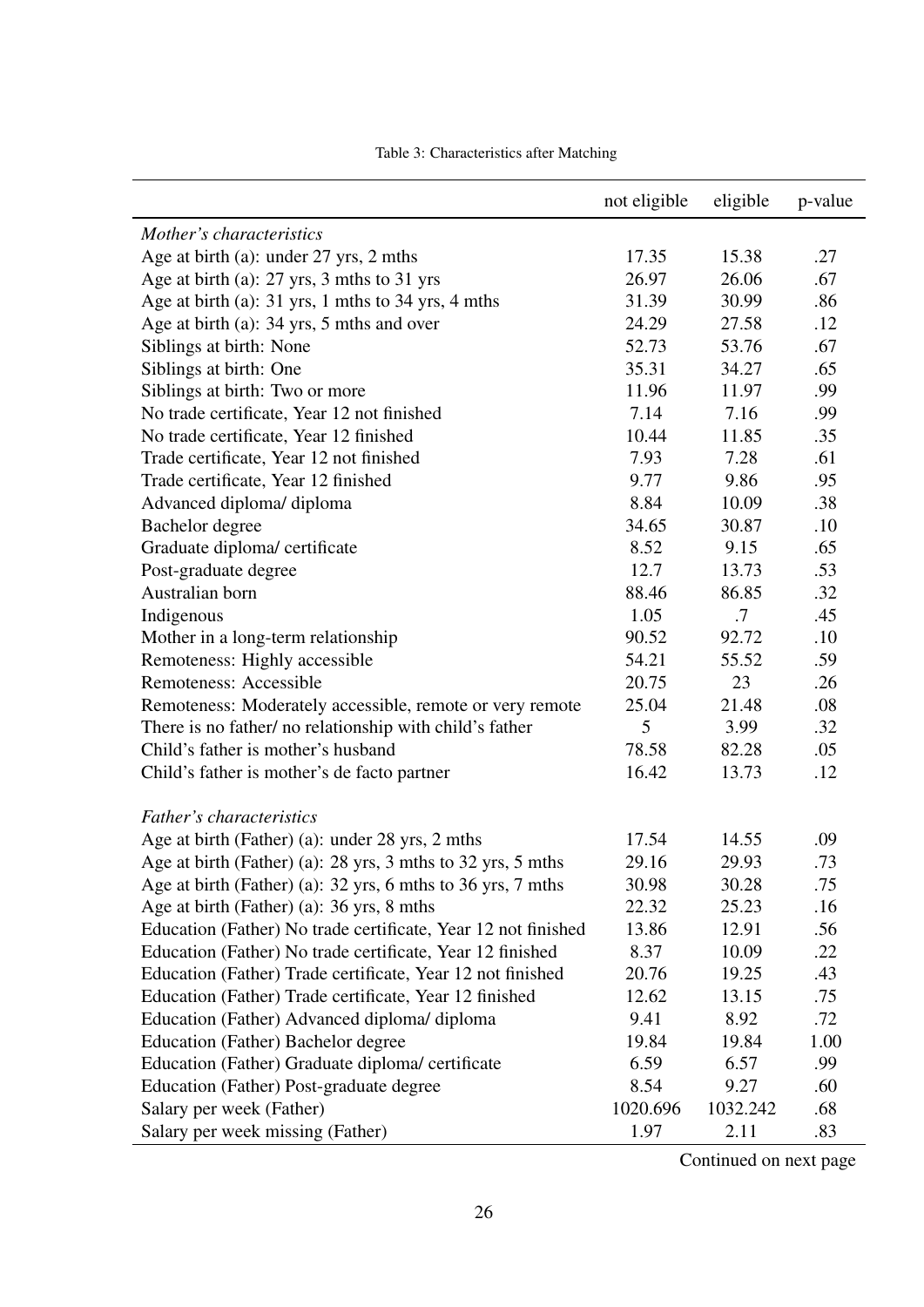|                                                          | not eligible | eligible | p-value |
|----------------------------------------------------------|--------------|----------|---------|
| Pregnancy and birth                                      |              |          |         |
| Alcohol during first trimester: Never                    | 72.15        | 71.24    | .68     |
| Alcohol during first trimester: Less than once a week    | 19.83        | 20.66    | .67     |
| Alcohol during first trimester: At least once a week     | 8.02         | 8.10     | .95     |
| Alcohol during 2nd trimester: Never                      | 59.95        | 60.33    | .87     |
| Alcohol during 2nd trimester: Less than once a week      | 26.29        | 26.64    | .87     |
| Alcohol during 2nd trimester: At least once a week       | 13.76        | 13.03    | .66     |
| Alcohol during 3rd trimester: Never                      | 57.96        | 56.92    | .67     |
| Alcohol during 3rd trimester: Less than once a week      | 28.02        | 28.99    | .66     |
| Alcohol during 3rd trimester: At least once a week       | 14.02        | 14.08    | .97     |
| Cigarettes during first trimester: Never                 | 90.18        | 90.61    | .76     |
| Cigarettes during first trimester: Less than once a week | .93          | 1.29     | .47     |
| Cigarettes during first trimester: At least once a week  | 8.90         | 8.10     | .55     |
| Cigarettes during 2nd trimester: Never                   | 91.24        | 91.78    | .68     |
| Cigarettes during 2nd trimester: Less than once a week   | 1.57         | 1.17     | .48     |
| Cigarettes during 2nd trimester: At least once a week    | 7.19         | 7.04     | .90     |
| Cigarettes during 3rd trimester: Never                   | 91.28        | 92.02    | .58     |
| Cigarettes during 3rd trimester: Less than once a week   | 1.80         | 1.41     | .52     |
| Cigarettes during 3rd trimester: At least once a week    | 6.91         | 6.57     | .78     |
| <b>Diabetes</b>                                          | 3.45         | 4.46     | .28     |
| High blood pressure requiring treatment                  | 6.56         | 6.69     | .91     |
| Stress, anxiety or depression                            | 15.69        | 15.14    | .75     |
| Mother took prescribed medicine during pregnancy         | 24.24        | 27.93    | .08     |
| $>=$ 10 medical visits/check-ups during pregnancy        | 70.13        | 70.54    | .85     |
| Weeks of gestation                                       | 39.264       | 39.187   | .40     |
| Birth on time                                            | 89.49        | 88.97    | .73     |
| Birth type: Natural                                      | 60.99        | 57.51    | .14     |
| Birth type: Cesarean                                     | 29.53        | 31.46    | .39     |
| Birth type: Other                                        | 9.48         | 11.03    | .29     |
|                                                          |              |          |         |
| Mother's pre-birth employment characteristics            |              |          |         |
| Salary per week                                          | 743.238      | 778.462  | .13     |
| Hours per week: <10 hours/week                           | 4.89         | 4.23     | .51     |
| Hours per week: 10-19 hours/week                         | 14.99        | 12.79    | .19     |
| Hours per week: 20-29 hours/week                         | 19.91        | 17.72    | .25     |
| Hours per week: 30-39 hours/week                         | 32.41        | 35.68    | .15     |
| Hours per week: 40-49 hours/week                         | 21.55        | 24.41    | .16     |
| Hours per week: >=50 hours/week                          | 6.25         | 5.16     | .33     |
| Size of employer: $\leq 5$ employees                     | 7.81         | 5.75     | .09     |
| Size of employer: 5-19 employees                         | 12.85        | 12.32    | .74     |
| Size of employer: 20-99 employees                        | 15.59        | 16.78    | .50     |
| Size of employer: 100-499 employees                      | 14.71        | 15.85    | .51     |

# Table 3 – continued from previous page

Continued on next page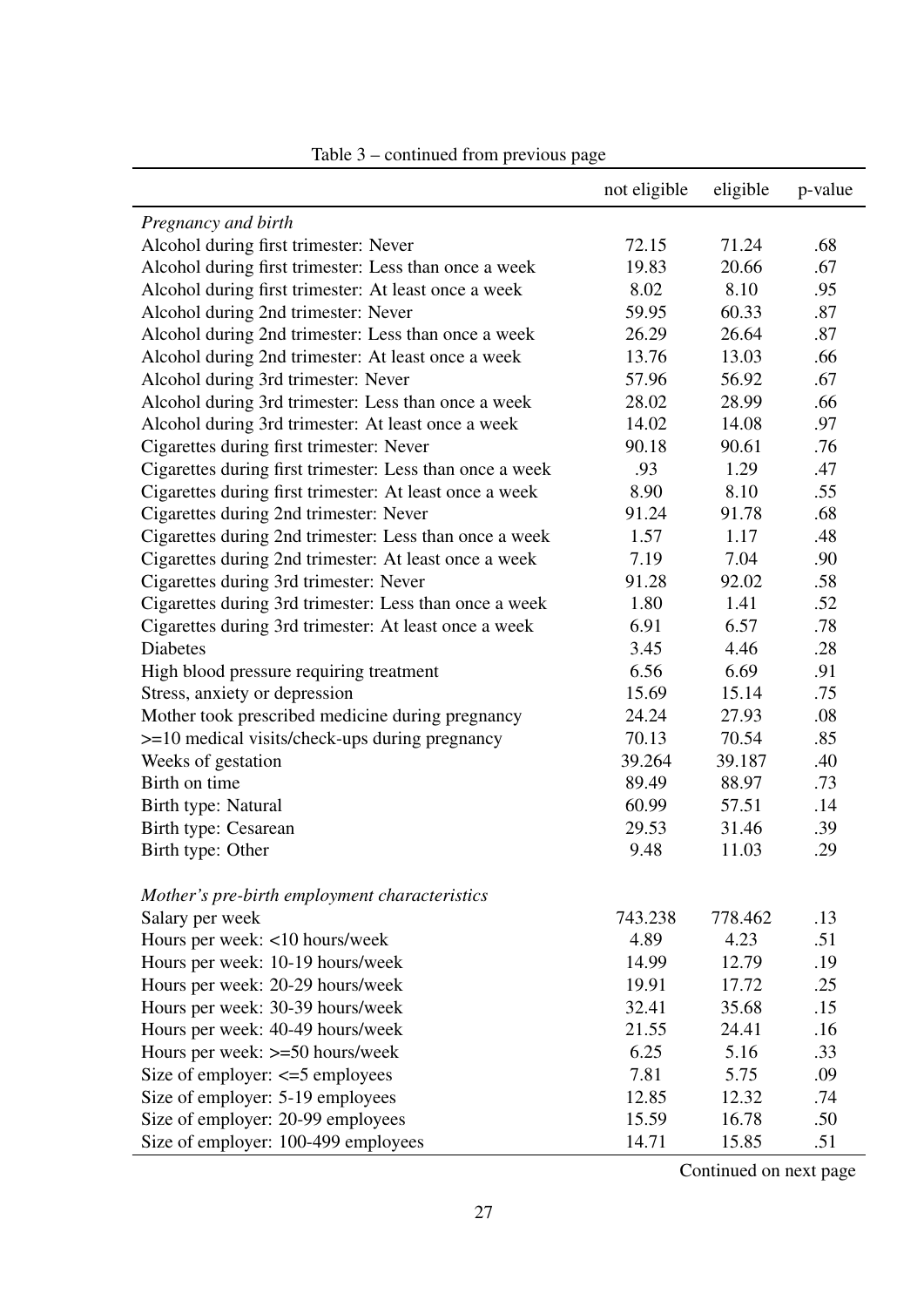|                                     | not eligible | eligible | p-value |
|-------------------------------------|--------------|----------|---------|
| Size of employer: $>=500$ employees | 49.04        | 49.30    | .92     |
| Union member                        | 39.25        | 39.32    | .98     |
| Public Sector                       | 49.59        | 50.94    | .58     |
| N                                   | 844          | 1014     |         |

Table 3 – continued from previous page

Source: Longitudinal study of Australian children (LSAC), own calculations

Note: a) age at birth of the mother and age at birth of the father are divided into four quartiles using data for all children in the LSAC Birth cohort. The age bounds listed are the cut-off points for each of these quartiles.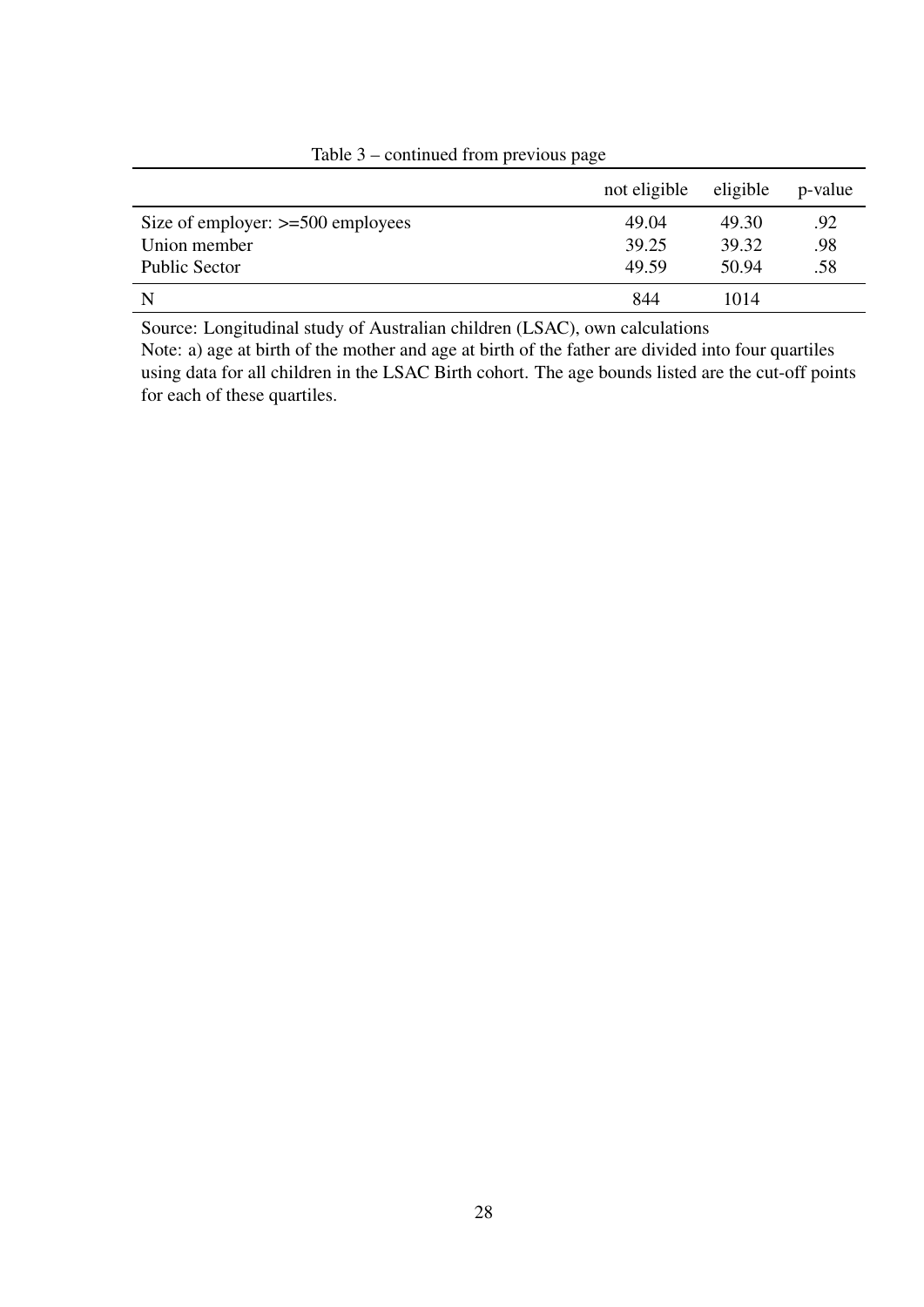|                                     | OLS(1)      | OLS(2)      | OLS(3)      | Matching $(1)$ | Matching (2) | Matching (3) |
|-------------------------------------|-------------|-------------|-------------|----------------|--------------|--------------|
| Panel A: Children aged 0-1; N=1,987 |             |             |             |                |              |              |
| Ongoing health problem (0/1)        | $-0.009$    | $-0.008$    | $-0.018$    | $-0.009$       | $-0.006$     | $-0.016$     |
|                                     | (0.021)     | (0.021)     | (0.022)     | (0.022)        | (0.023)      | (0.028)      |
| $>1$ health problem $(0/1)$         | $-0.027***$ | $-0.027***$ | $-0.030***$ | $-0.027**$     | $-0.025**$   | $-0.034**$   |
|                                     | (0.010)     | (0.010)     | (0.011)     | (0.012)        | (0.012)      | (0.015)      |
| Vision problems                     | $-0.001$    | $-0.001$    | $-0.002$    | 0.001          | 0.001        | $-0.002$     |
|                                     | (0.005)     | (0.005)     | (0.006)     | (0.006)        | (0.006)      | (0.008)      |
| Hearing problems/ear infections     | $-0.009$    | $-0.008$    | $-0.012$    | $-0.010$       | $-0.008$     | $-0.011$     |
|                                     | (0.008)     | (0.008)     | (0.009)     | (0.009)        | (0.009)      | (0.011)      |
| Wheezing/whistling in chest         | $-0.023$    | $-0.019$    | $-0.025$    | $-0.007$       | $-0.002$     | $-0.008$     |
|                                     | (0.016)     | (0.016)     | (0.017)     | (0.018)        | (0.018)      | (0.022)      |
| Panel B: Children aged 2-3; N=1,937 |             |             |             |                |              |              |
| Ongoing health problem (0/1)        | $-0.025$    | $-0.023$    | $-0.030$    | $-0.022$       | $-0.020$     | $-0.006$     |
|                                     | (0.022)     | (0.022)     | (0.024)     | (0.024)        | (0.024)      | (0.030)      |
| $>1$ health problem $(0/1)$         | $-0.014$    | $-0.014$    | $-0.019$    | $-0.014$       | $-0.015$     | $-0.012$     |
|                                     | (0.012)     | (0.012)     | (0.012)     | (0.013)        | (0.013)      | (0.016)      |
| Hearing problems/ear infections     | $-0.016$    | $-0.016$    | $-0.018*$   | $-0.016$       | $-0.016$     | $-0.006$     |
|                                     | (0.010)     | (0.010)     | (0.011)     | (0.011)        | (0.012)      | (0.014)      |
| Diagnosed asthma                    | $-0.028*$   | $-0.027*$   | $-0.027*$   | $-0.028*$      | $-0.024$     | $-0.013$     |
|                                     | (0.015)     | (0.015)     | (0.016)     | (0.017)        | (0.017)      | (0.021)      |
| Panel C: Children aged 4-5; N=1,890 |             |             |             |                |              |              |
| Ongoing health problem (0/1)        | $-0.033$    | $-0.030$    | $-0.043*$   | $-0.041$       | $-0.033$     | $-0.057*$    |
|                                     | (0.023)     | (0.023)     | (0.025)     | (0.025)        | (0.025)      | (0.031)      |
| $>1$ health problem $(0/1)$         | $-0.050***$ | $-0.050***$ | $-0.051***$ | $-0.051***$    | $-0.047***$  | $-0.068***$  |
|                                     | (0.015)     | (0.015)     | (0.016)     | (0.016)        | (0.016)      | (0.020)      |
| Vision problems                     | $-0.022**$  | $-0.021**$  | $-0.021**$  | $-0.026***$    | $-0.020**$   | $-0.017$     |
|                                     | (0.009)     | (0.009)     | (0.010)     | (0.010)        | (0.010)      | (0.013)      |
| Hearing problems/ear infections     | $-0.019*$   | $-0.017$    | $-0.019*$   | $-0.015$       | $-0.015$     | $-0.019$     |
|                                     | (0.011)     | (0.011)     | (0.011)     | (0.012)        | (0.012)      | (0.015)      |
| Diagnosed asthma                    | $-0.028$    | $-0.025$    | $-0.022$    | $-0.033$       | $-0.024$     | $-0.016$     |
|                                     | (0.019)     | (0.019)     | (0.020)     | (0.021)        | (0.021)      | (0.026)      |
| Panel D: Children aged 6-7; N=1,850 |             |             |             |                |              |              |
| Ongoing health problem (0/1)        | $-0.026$    | $-0.028$    | $-0.041$    | $-0.030$       | $-0.028$     | $-0.015$     |
|                                     | (0.024)     | (0.024)     | (0.026)     | (0.026)        | (0.026)      | (0.032)      |
| $>1$ health problem $(0/1)$         | $-0.043**$  | $-0.043**$  | $-0.043**$  | $-0.037*$      | $-0.036*$    | $-0.047**$   |
|                                     | (0.017)     | (0.017)     | (0.019)     | (0.019)        | (0.019)      | (0.024)      |
| Vision problems                     | $-0.025*$   | $-0.025*$   | $-0.026*$   | $-0.028**$     | $-0.026*$    | $-0.014$     |
|                                     | (0.013)     | (0.013)     | (0.014)     | (0.014)        | (0.014)      | (0.018)      |
| Hearing problems/ear infections     | $-0.012$    | $-0.012$    | $-0.008$    | $-0.008$       | $-0.010$     | $-0.002$     |
|                                     | (0.013)     | (0.013)     | (0.014)     | (0.014)        | (0.015)      | (0.018)      |
| Diagnosed asthma                    | 0.006       | 0.008       | 0.018       | 0.003          | 0.010        | 0.018        |
|                                     | (0.021)     | (0.021)     | (0.023)     | (0.023)        | (0.023)      | (0.028)      |
| Demographic controls                | V           | V           | V           | $\checkmark$   | V            |              |
| Health behaviour during pregnancy   |             | V           | V           |                | V            |              |
| <b>Employer characteristics</b>     |             |             | V           |                |              | V            |

Table 4: Effect of leave eligibility on child health

Source: Longitudinal study of Australian children (LSAC).

*Notes: Each coefficient is obtained from a separate regression. Matching estimator based on kernel-based matching algorithm. Variables included in each specification are listed in Table 2. Cluster-robust standard errors in parentheses . \*\*\* p<0.01, \*\* p<0.05, \* p<0.1.*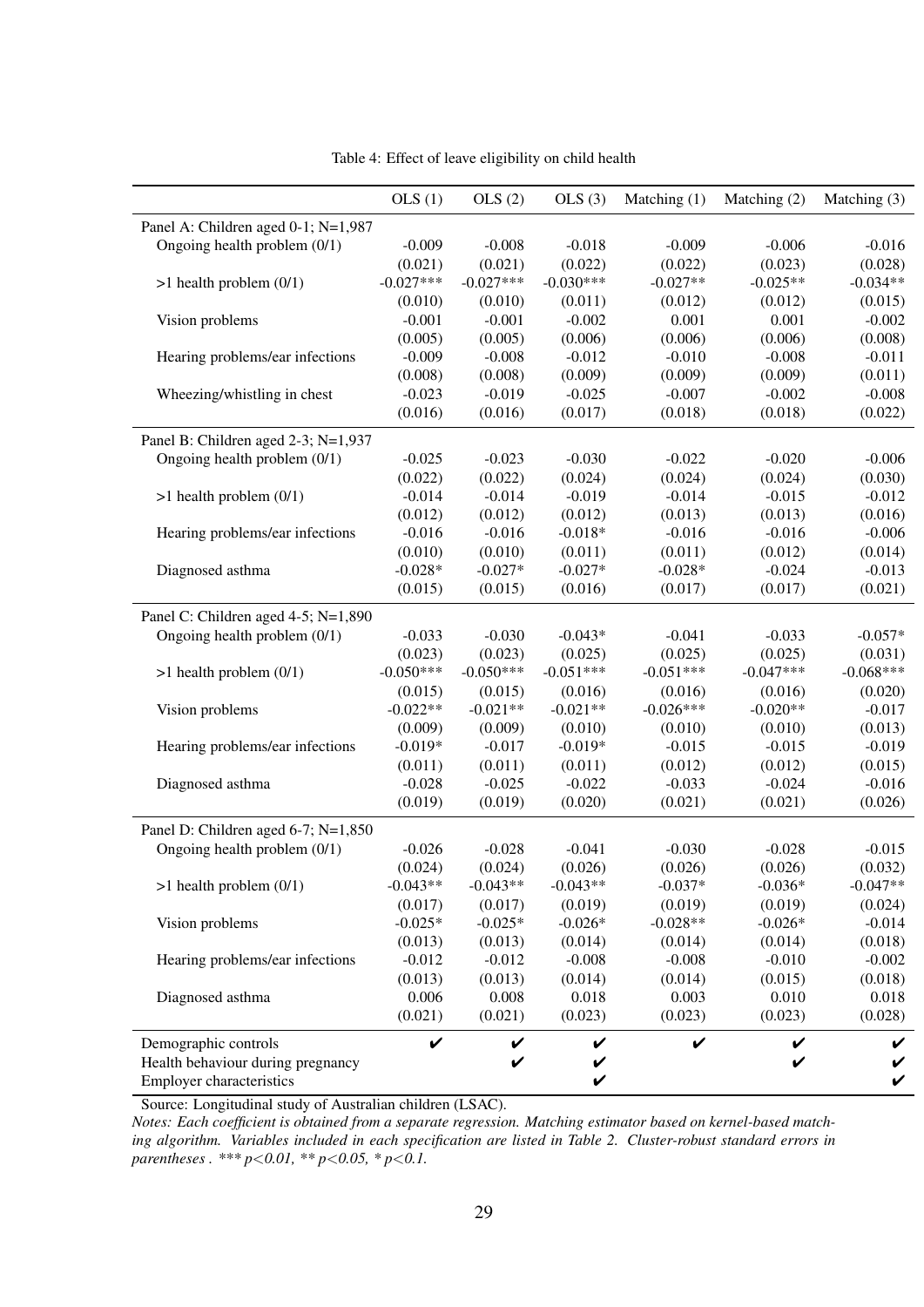|                                       | OLS(1)      | OLS(2)      | OLS(3)      | OLS(4)      | OLS(5)      |
|---------------------------------------|-------------|-------------|-------------|-------------|-------------|
| Panel A: Children aged 0-1; N=1,858   |             |             |             |             |             |
| Ongoing health problem                | $-0.006$    | $-0.005$    | $-0.003$    | $-0.000$    | 0.003       |
|                                       | (0.023)     | (0.023)     | (0.023)     | (0.023)     | (0.023)     |
| >1 health problem                     | $-0.026**$  | $-0.025**$  | $-0.026**$  | $-0.024**$  | $-0.024**$  |
|                                       | (0.011)     | (0.011)     | (0.011)     | (0.012)     | (0.012)     |
| Vision problems                       | $-0.001$    | $-0.001$    | $-0.001$    | $-0.001$    | $-0.001$    |
|                                       | (0.007)     | (0.007)     | (0.007)     | (0.006)     | (0.007)     |
| Hearing problems/ear infections       | $-0.007$    | $-0.007$    | $-0.008$    | $-0.007$    | $-0.007$    |
|                                       | (0.009)     | (0.009)     | (0.009)     | (0.009)     | (0.009)     |
| Wheezing/whistling in chest           | $-0.027$    | $-0.025$    | $-0.028$    | $-0.024$    | $-0.025$    |
|                                       | (0.017)     | (0.017)     | (0.017)     | (0.017)     | (0.017)     |
| Panel B: Children aged 2-3; N=1,815   |             |             |             |             |             |
| Ongoing health problem                | $-0.027$    | $-0.027$    | $-0.029$    | $-0.026$    | $-0.027$    |
|                                       | (0.025)     | (0.025)     | (0.025)     | (0.025)     | (0.025)     |
| >1 health problem                     | $-0.021*$   | $-0.021*$   | $-0.021*$   | $-0.020$    | $-0.020$    |
|                                       | (0.013)     | (0.013)     | (0.013)     | (0.013)     | (0.013)     |
| Hearing problems/ear infections       | $-0.024**$  | $-0.023**$  | $-0.024**$  | $-0.022*$   | $-0.021*$   |
|                                       | (0.011)     | (0.011)     | (0.011)     | (0.011)     | (0.011)     |
| Diagnosed asthma                      | $-0.024$    | $-0.022$    | $-0.024$    | $-0.020$    | $-0.019$    |
|                                       | (0.016)     | (0.016)     | (0.016)     | (0.016)     | (0.016)     |
| Panel C: Children aged 4-5; N=1,772   |             |             |             |             |             |
| Ongoing health problem                | $-0.036$    | $-0.035$    | $-0.038$    | $-0.036$    | $-0.038$    |
|                                       | (0.026)     | (0.026)     | (0.026)     | (0.026)     | (0.026)     |
| >1 health problem                     | $-0.044***$ | $-0.044***$ | $-0.046***$ | $-0.044***$ | $-0.046***$ |
|                                       | (0.017)     | (0.017)     | (0.017)     | (0.017)     | (0.017)     |
| Vision problems                       | $-0.015$    | $-0.014$    | $-0.015$    | $-0.015$    | $-0.015$    |
|                                       | (0.010)     | (0.010)     | (0.010)     | (0.010)     | (0.010)     |
| Hearing problems/ear infections       | $-0.017$    | $-0.016$    | $-0.018$    | $-0.016$    | $-0.017$    |
|                                       | (0.011)     | (0.011)     | (0.011)     | (0.012)     | (0.011)     |
| Diagnosed asthma                      | $-0.019$    | $-0.017$    | $-0.023$    | $-0.013$    | $-0.015$    |
|                                       | (0.021)     | (0.021)     | (0.021)     | (0.021)     | (0.021)     |
| Panel D: Children aged 6-7; N=1,738   |             |             |             |             |             |
| Ongoing health problem                | $-0.023$    | $-0.020$    | $-0.022$    |             | $-0.020$    |
|                                       | (0.027)     | (0.027)     | (0.027)     |             | (0.027)     |
| >1 health problem                     | $-0.030$    | $-0.030$    | $-0.027$    |             | $-0.027$    |
|                                       | (0.020)     | (0.020)     | (0.020)     |             | (0.020)     |
| Vision problems                       | $-0.021$    | $-0.020$    | $-0.019$    |             | $-0.018$    |
|                                       | (0.015)     | (0.015)     | (0.015)     |             | (0.015)     |
| Hearing problems/ear infections       | $-0.003$    | $-0.003$    | $-0.002$    |             | $-0.002$    |
|                                       | (0.015)     | (0.015)     | (0.015)     |             | (0.015)     |
| Diagnosed asthma                      | 0.028       | 0.031       | 0.027       |             | 0.030       |
|                                       | (0.023)     | (0.023)     | (0.023)     |             | (0.023)     |
| Specification with 3 sets of controls | V           | V           |             | V           | V           |
| Breastfeeding                         |             | V           |             |             | V           |
| Parental health                       |             |             |             |             | V           |
| Child care                            |             |             |             | V           | V           |

Table 5: Effect of leave eligibility on child health with transmission mechanisms - all

Source: Longitudinal study of Australian children (LSAC), own calculations

*Notes: Each coefficient is obtained from a separate regression. Variables included in each specification are listed in Table 2. The indicators for transmission mechanisms are jointly significant at the 10%-level for 23 out of 71 regressions. Cluster-robust standard errors in parentheses. \*\*\* p<0.01, \*\* p<0.05, \* p<0.1.*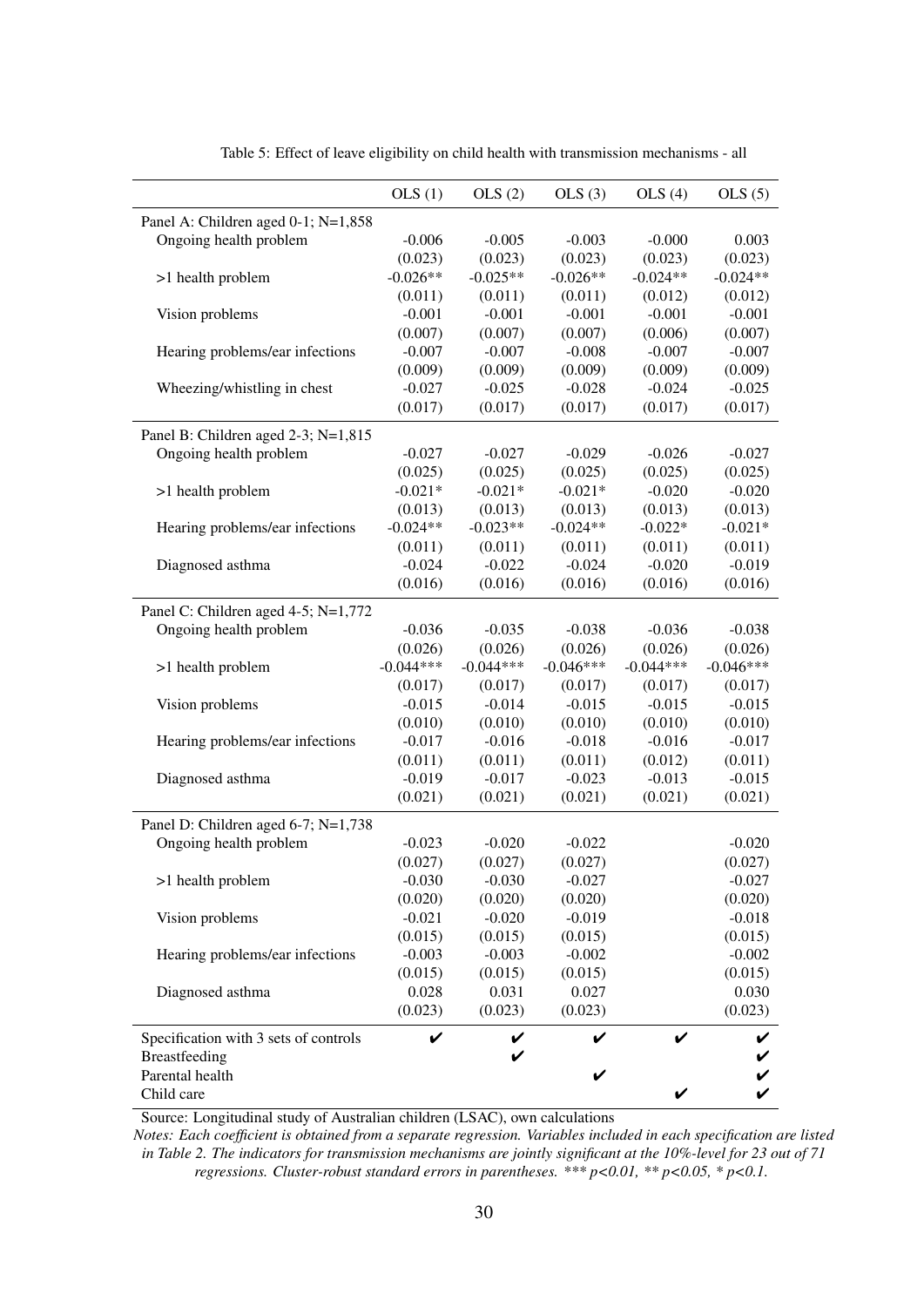|                              | Wave 1      | Wave 2   | Wave 3      | Wave 4   |
|------------------------------|-------------|----------|-------------|----------|
| Mother high income           | $-0.021$    | $-0.026$ | $-0.046*$   | $-0.024$ |
|                              | (0.019)     | (0.021)  | (0.027)     | (0.034)  |
| $\mathbf N$                  | 834         | 819      | 802         | 790      |
| Mother low income            | $-0.028*$   | $-0.022$ | $-0.048**$  | $-0.028$ |
|                              | (0.015)     | (0.018)  | (0.022)     | (0.026)  |
| ${\bf N}$                    | 1021        | 994      | 968         | 946      |
| Father high income           | $-0.027*$   | $-0.022$ | $-0.026$    | $-0.018$ |
|                              | (0.017)     | (0.019)  | (0.026)     | (0.030)  |
| $\mathbf N$                  | 806         | 783      | 774         | 758      |
| Father low income            | $-0.021$    | $-0.012$ | $-0.067***$ | $-0.036$ |
|                              | (0.016)     | (0.020)  | (0.024)     | (0.030)  |
| ${\bf N}$                    | 905         | 888      | 867         | 852      |
| Family high income           | $-0.029$    | $-0.029$ | $-0.038$    | $-0.018$ |
|                              | (0.018)     | (0.021)  | (0.029)     | (0.033)  |
| ${\bf N}$                    | 783         | 762      | 752         | 740      |
| Family low income            | $-0.025$    | $-0.016$ | $-0.065***$ | $-0.039$ |
|                              | (0.016)     | (0.019)  | (0.023)     | (0.027)  |
| ${\bf N}$                    | 927         | 908      | 888         | 869      |
| Mother tertiary education    | $-0.008$    | $-0.021$ | $-0.053*$   | $-0.035$ |
|                              | (0.019)     | (0.019)  | (0.028)     | (0.032)  |
| $\mathbf N$                  | 862         | 837      | 822         | 812      |
| Mother no tertiary education | $-0.042***$ | $-0.019$ | $-0.038*$   | $-0.032$ |
|                              | (0.014)     | (0.018)  | (0.021)     | (0.027)  |
| $\mathbf N$                  | 996         | 978      | 950         | 926      |
| Father tertiary education    | 0.001       | $-0.006$ | $-0.016$    | $-0.053$ |
|                              | (0.022)     | (0.026)  | (0.034)     | (0.037)  |
| $\mathbf N$                  | 606         | 584      | 578         | 567      |
| Father no tertiary education | $-0.036***$ | $-0.023$ | $-0.066***$ | $-0.025$ |
|                              | (0.014)     | (0.016)  | (0.021)     | (0.026)  |
| N                            | 1156        | 1136     | 1107        | 1086     |

Table 6: Effect of leave eligibility on child health, by parental socio-economic status

Source: Longitudinal study of Australian children (LSAC).

*Notes: Dependent variable: if child has multiple health problems (0/1). Each coefficient is obtained from a separate linear probability model controlling for all variables contained in specification 3 (see Table 2 for descriptives). Cluster-robust standard errors in parentheses. \*\*\* p<0.01, \*\* p<0.05, \* p<0.1.*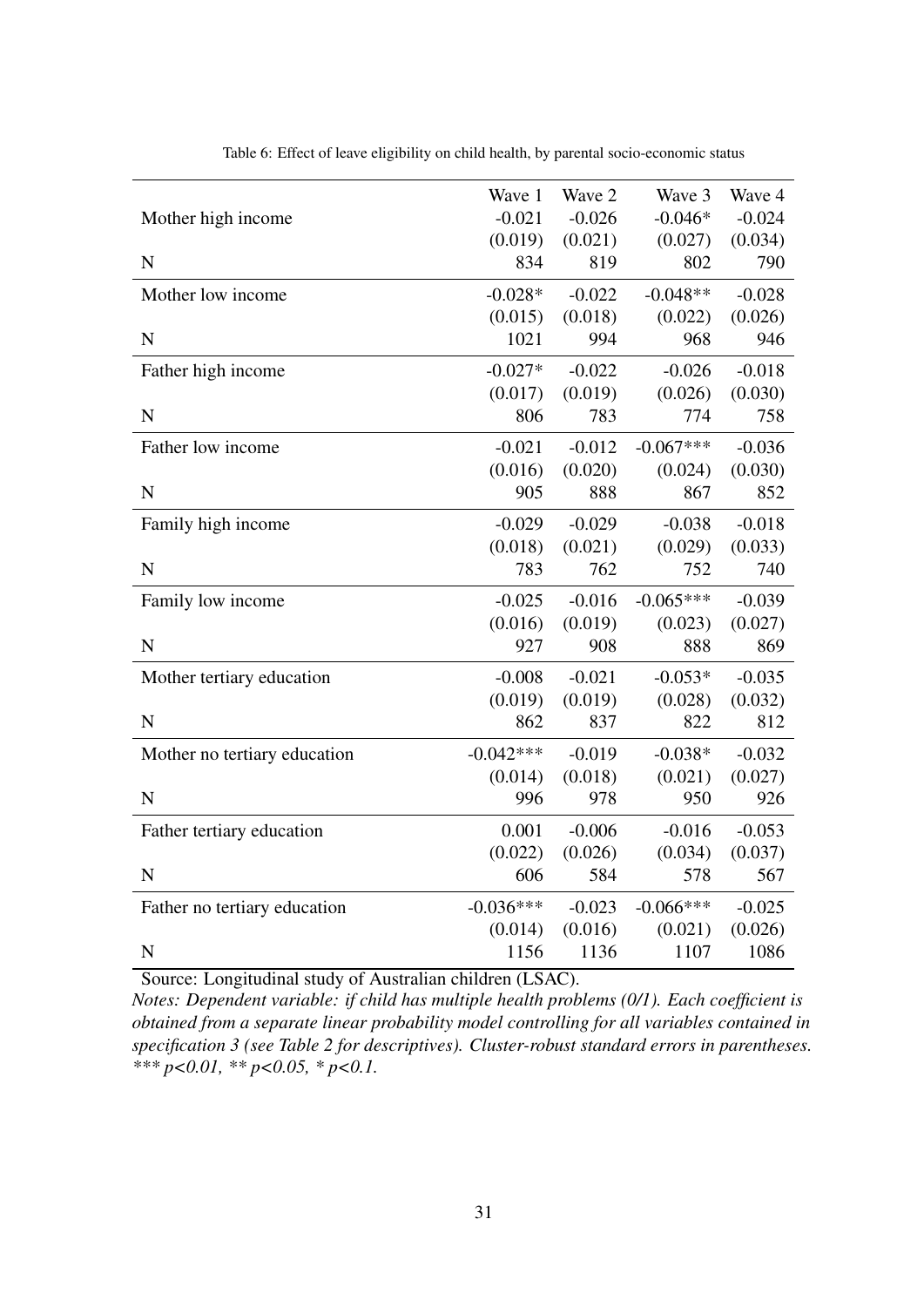

Figure 1: Breastfeeding duration by eligibility for paid parental leave - kernel density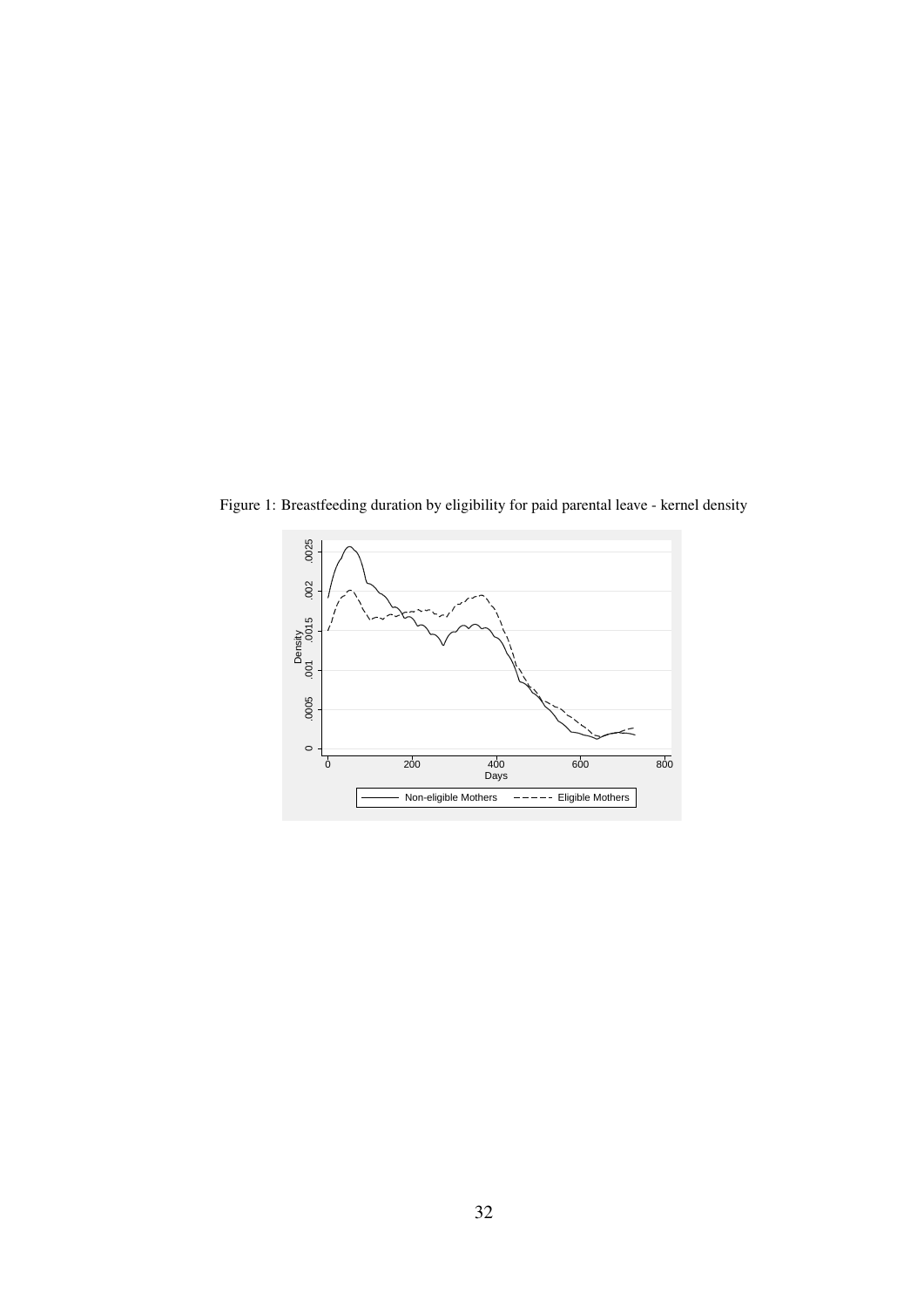### APPENDIX

|                              | not eligible | eligible | p-value |
|------------------------------|--------------|----------|---------|
| Breastfed more than 2 weeks  | 85.890       | 88.880   | 0.001   |
| Breastfed more than 4 weeks  | 81.450       | 85.580   | 0.000   |
| Breastfed more than 13 weeks | 62.410       | 70.800   | 0.000   |
| Breastfed more than 26 weeks | 45.200       | 53.600   | 0.000   |
| Breastfed more than 39 weeks | 33.590       | 38.880   | 0.000   |
| Breastfed more than 52 weeks | 18.780       | 23.260   | 0.000   |
|                              | 844          | 1014     |         |

Table A.1: Descriptive statistics for breastfeeding by eligibility status

Source: Longitudinal study of Australian children (LSAC), own calculations